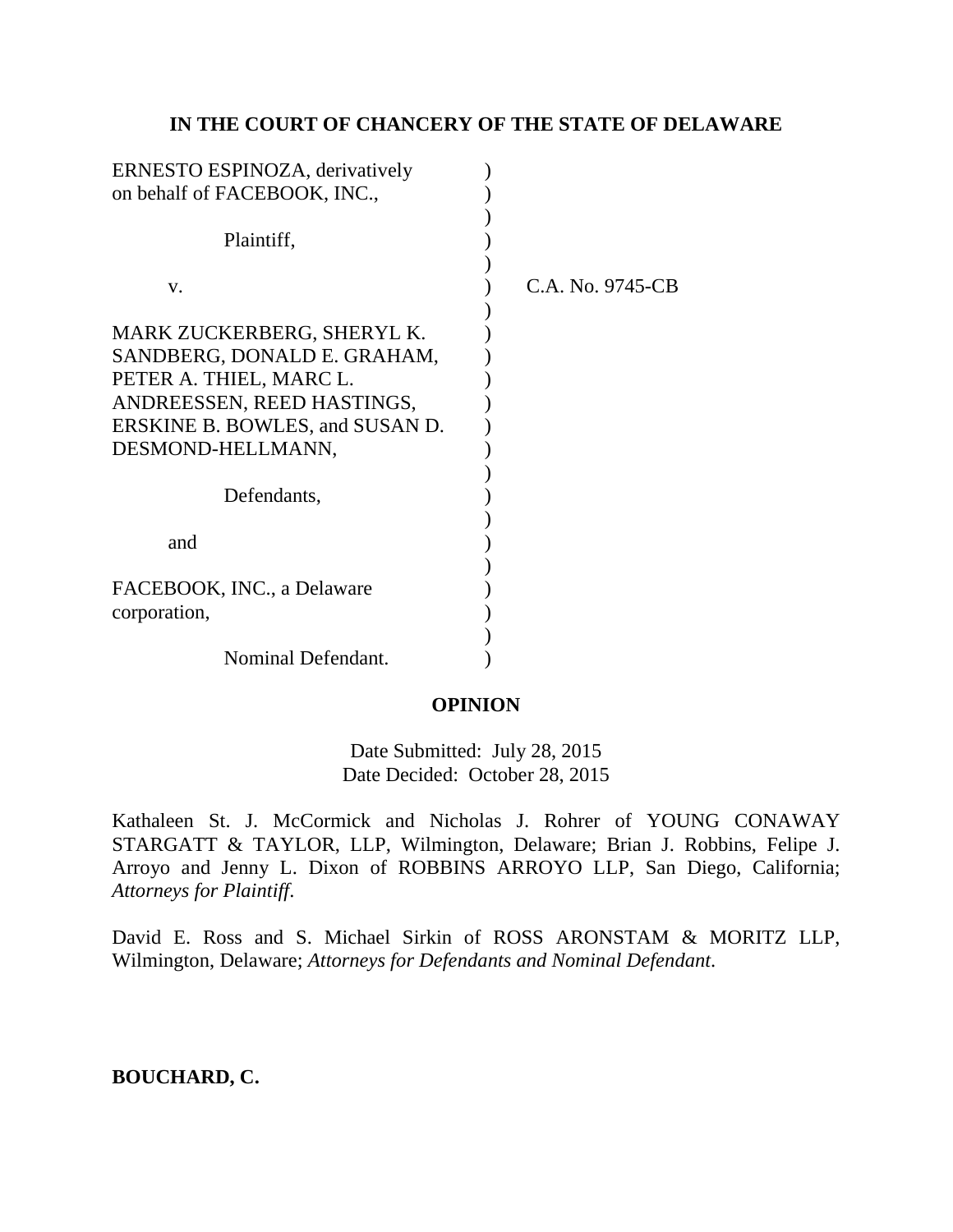This case presents a question of first impression: Can a disinterested controlling stockholder ratify a transaction approved by an interested board of directors, so as to shift the standard of review from entire fairness to the business judgment presumption, by expressing assent to the transaction informally without using one of the methods the Delaware General Corporation Law prescribes to take stockholder action? In my opinion, the answer to this question is no. Stated in the affirmative, I conclude for the reasons explained below that stockholder ratification of a self-dealing transaction must be accomplished formally by a vote at a meeting of stockholders or by written consent in order to shift the standard of review that otherwise would apply to such a transaction.

In this derivative action, a stockholder of Facebook, Inc. challenges the decision of Facebook's board of directors in 2013 to approve compensation for its outside, nonmanagement directors, who comprised six of the eight directors on Facebook's board at the time. The stockholder asserts claims against the defendant directors for breach of their fiduciary duties, unjust enrichment, and waste of corporate assets.

The parties agree that the board's decision to approve the 2013 compensation would be governed by the entire fairness standard of review in the first instance as a selfdealing transaction. After the filing of this lawsuit, however, Mark Zuckerberg, who did not receive the disputed 2013 compensation and who controlled over 61% of the voting power of Facebook's common stock, expressed his approval of the 2013 compensation for the non-management directors in a deposition and an affidavit. Based on these sworn statements, the defendants seek summary judgment against the fiduciary duty and unjust enrichment claims on the theory that Zuckerberg, in his capacity as a disinterested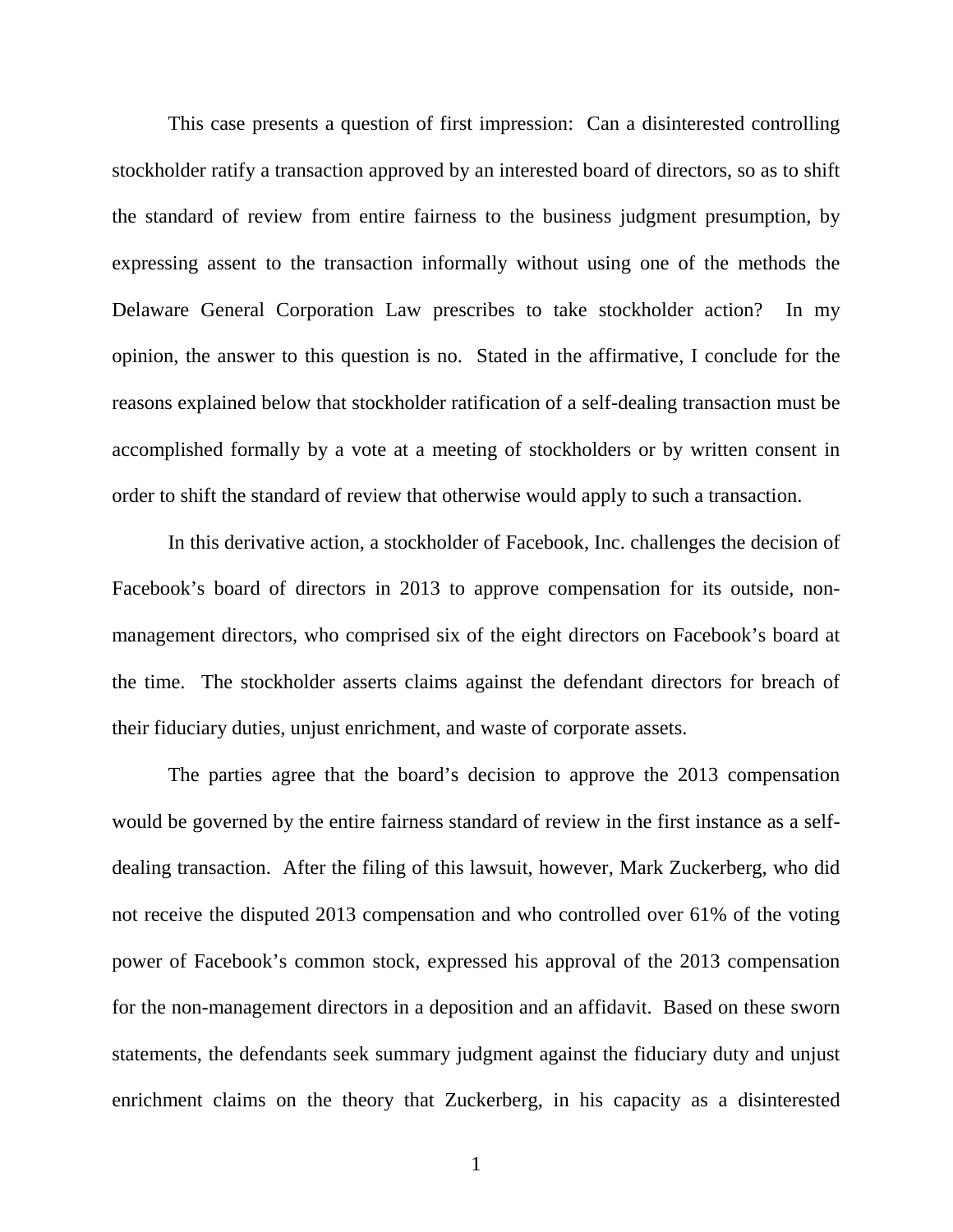stockholder, ratified the 2013 compensation, thereby shifting the standard of review governing that transaction from entire fairness to the business judgment presumption. Defendants also seek to dismiss the waste claim for failure to state a claim upon which relief can be granted.

The fundamental issue here is whether Zuckerberg's approvals were in a form sufficient to constitute stockholder ratification. Zuckerberg did not make use of a formal method of expressing stockholder assent, namely by voting at a stockholder meeting or acting by written consent in compliance with Section 228 of the Delaware General Corporation Law. According to plaintiff, stockholder ratification may be invoked only by one of these two methods. Defendants counter that it is sufficient that Zuckerberg, acting as a disinterested controlling stockholder, expressed his will to approve the transaction even if he did not adhere to corporate formalities.

The controlling stockholder of a Delaware corporation wields significant power, including the power in some circumstances to ratify interested directors' decisions and thereby limit judicial scrutiny of such actions. But a controlling stockholder should not, in my view, be immune from the required formalities that come with such power. Although traditional agency law allows a principal to ratify an agent's conduct through informal assent, this tradition is ill-suited to the context of corporate law ratification, where formal structures govern the collective decision-making of stockholders who coexist as principals. These formalities serve to protect the corporation and all of its stockholders by ensuring precision, both in defining what action has been taken and establishing that the requisite number of stockholders approved such action, and by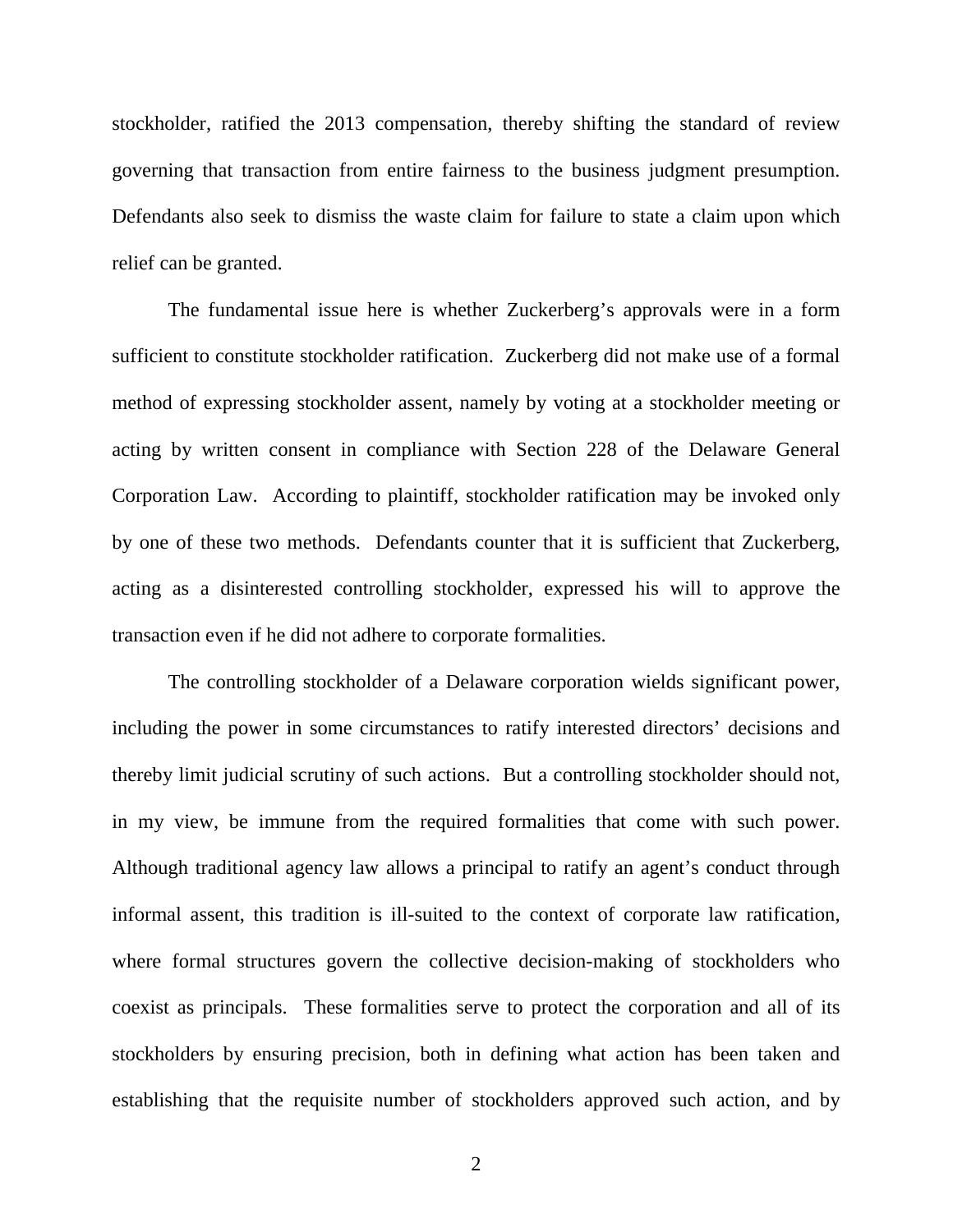promoting transparency, particularly for non-assenting stockholders. I therefore conclude that stockholders of a Delaware corporation—even a single controlling stockholder cannot ratify an interested board's decisions without adhering to the corporate formalities specified in the Delaware General Corporation Law for taking stockholder action.

Given this conclusion, the entire fairness standard applies to the board's approval of the 2013 compensation. As such, and given that defendants have not thus far demonstrated that the directors' compensation decisions were entirely fair, their motion for summary judgment is denied. Plaintiff has failed to state a reasonably conceivable claim for waste, however, and thus that claim is dismissed.

# **I. BACKGROUND**[1](#page-3-0)

 $\overline{a}$ 

#### **A. The Parties**

Nominal Defendant Facebook, Inc. ("Facebook" or the "Company") is a Delaware corporation with headquarters in California. Hundreds of millions of people use Facebook's social networking website and mobile applications. Facebook has a dualclass capital structure. Its Class B common stock has ten votes per share and its Class A common stock has one vote per share.

Defendant Mark Zuckerberg is the founder of Facebook. Zuckerberg has served as Facebook's Chief Executive Officer since July 2004 and as the Chairman of Facebook's board of directors since January 2012. Zuckerberg, principally due to his ownership of the super-voting Class B shares, controlled approximately 61.6% of the

<span id="page-3-0"></span> $1$  Unless noted otherwise, the facts recited in this opinion are based on the allegations of the Verified Complaint, the parties' submitted affidavits, and the exhibits thereto.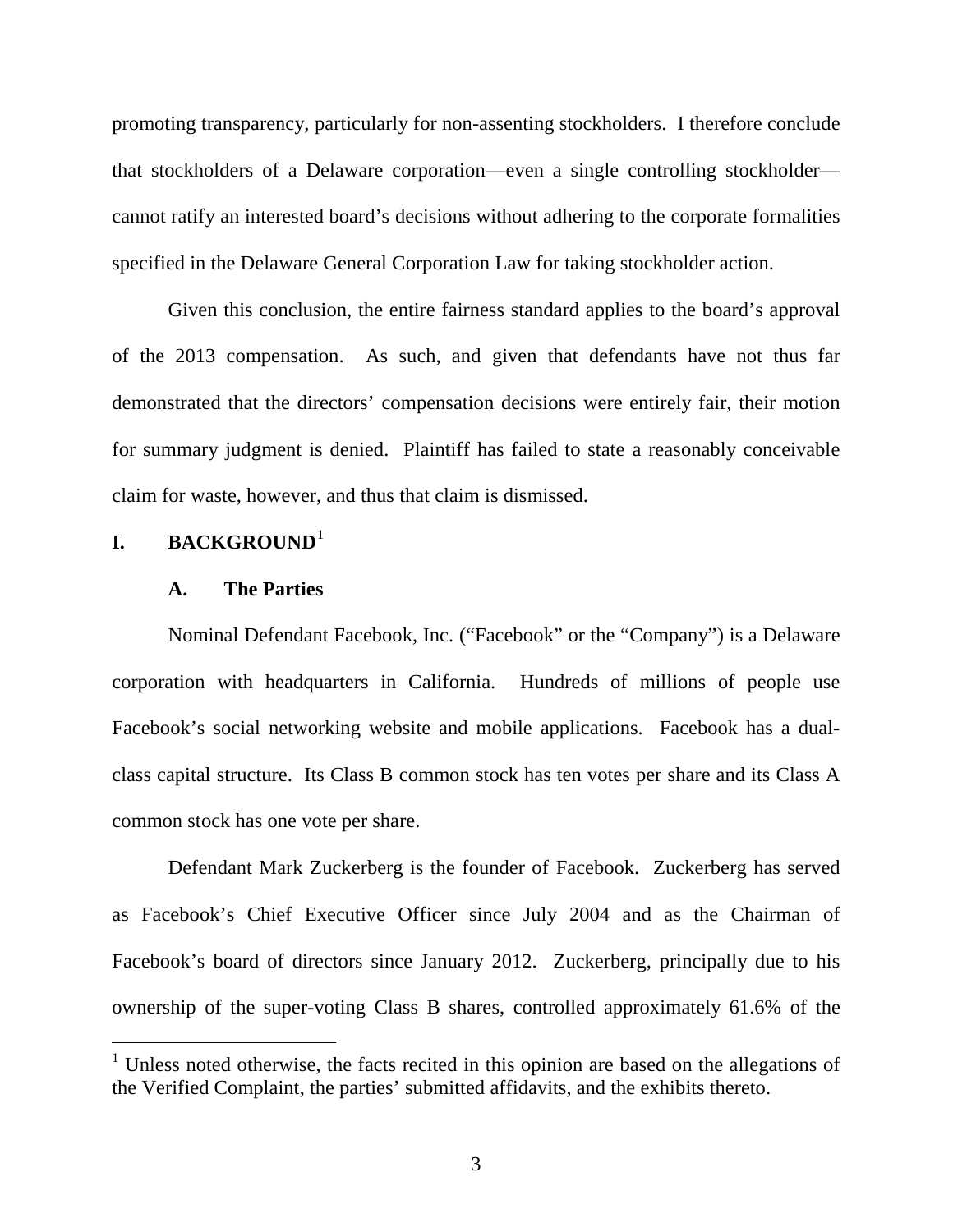total voting power of Facebook's common stock as of February [2](#page-4-0)8, 2014.<sup>2</sup> Defendant Sheryl K. Sandberg has served as Facebook's Chief Operating Officer since March 2008 and as a Facebook director since June 2012.

Defendants Donald E. Graham, Peter A. Thiel, Marc. L. Andreessen, Reed Hastings, Erskine B. Bowles, and Susan D. Desmond-Hellmann were members of Facebook's board of directors when the Verified Complaint was filed on June 6, 2014, and at all times relevant to this opinion. All of the defendant directors other than Zuckerberg and Sandberg were non-employee directors.

Plaintiff Ernesto Espinoza alleges he has been a Facebook stockholder at all relevant times.

### **B. Facebook Adopts the 2012 Equity Incentive Plan**

Since 2008, Facebook has granted restricted stock units ("RSUs") to new members of its board of directors who were not Facebook investors or employees.<sup>[3](#page-4-1)</sup> Beginning in 2011, new non-employee directors typically received 20,000 RSUs upon joining the board, and an annual retainer of \$50,000. From 2011 until mid-2013, the Audit Committee Chair received an extra \$20,000.

In a prospectus filed before Facebook's initial public offering, Facebook announced that its board of directors and stockholders had adopted the 2012 Equity Incentive Plan, which became effective upon filing the prospectus in May 2012, and

<span id="page-4-0"></span> $2$  Sirkin Aff. Ex. 12 (Facebook 2014 Definitive Proxy Statement), at 36 (filed March 31, 2014).

<span id="page-4-1"></span> $3$  Zuckerberg Aff. ¶ 3.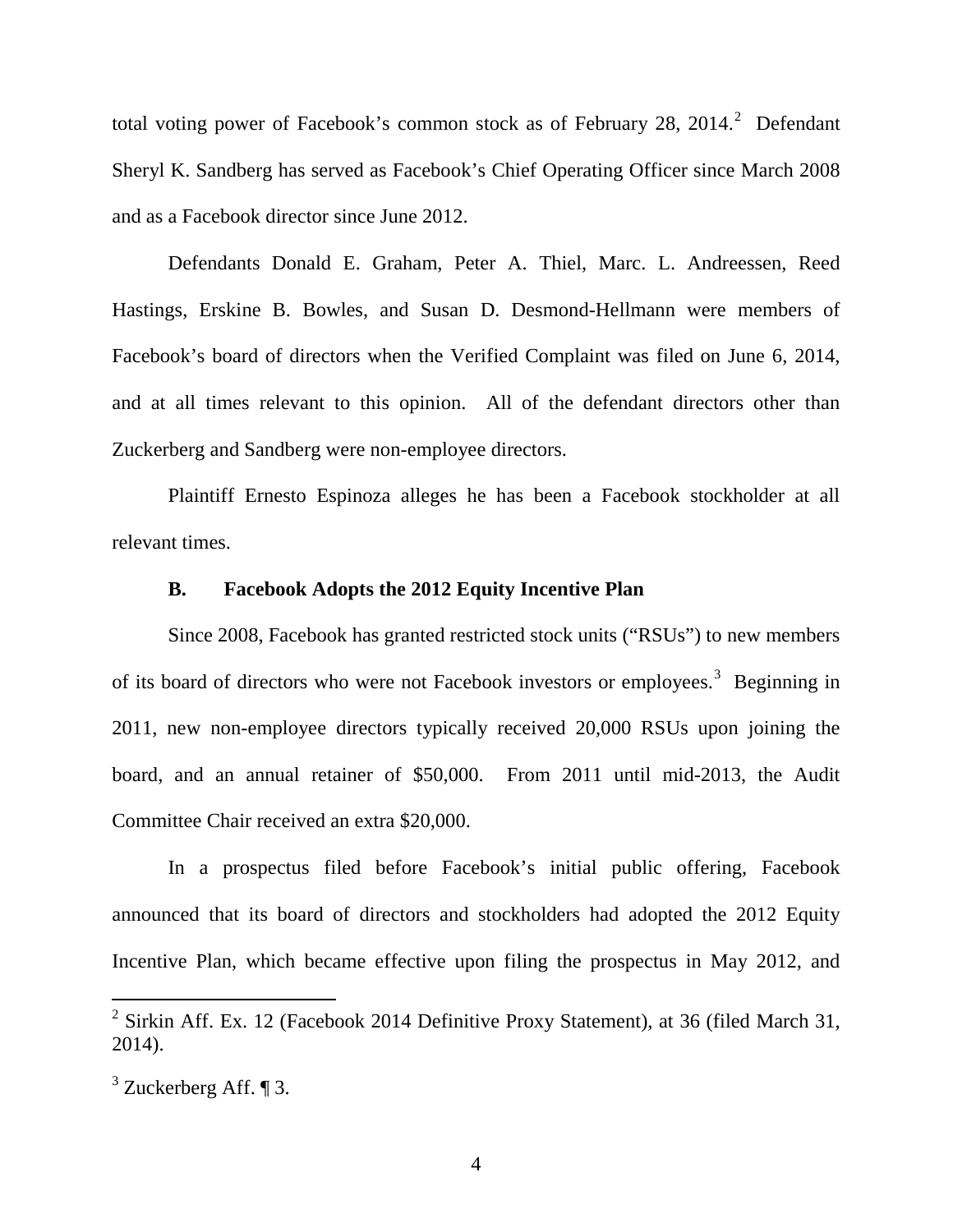which replaced the 2005 Stock Plan.<sup>[4](#page-5-0)</sup> The 2012 Equity Incentive Plan authorizes Facebook's board of directors to provide stock-based compensation to Facebook's employees, officers, directors, and consultants.<sup>[5](#page-5-1)</sup> The Compensation Committee of Facebook's board administers the 2012 Equity Incentive Plan, except for grants to nonemployee directors, which are determined by the full board.  $6$  The 2012 Equity Incentive Plan caps awards at 2,500,000 shares of Facebook stock per individual recipient per year and 25,000,000 shares (plus certain adjustments and additional shares from prior award programs) for the entire program.<sup>[7](#page-5-3)</sup> New employees are eligible to receive up to 5,000,000 shares in their first year of employment. $8$ 

# **C. The Board Approves Compensation for Non-Employee Directors**

On August 21, 2013, the Compensation Committee, consisting of Graham and Thiel, discussed the compensation of Facebook's non-management directors.<sup>[9](#page-5-5)</sup> The following day, Facebook's board considered the topic at a regular meeting and unanimously approved a proposal to increase the annual cash retainer paid to Audit Committee members from \$50,000 to \$70,000, to raise the annual cash retainer paid to

<span id="page-5-2"></span><span id="page-5-1"></span> $6$  Compl.  $\P$  16; Sirkin Aff. Ex. 18 (Exhibit 10.4 to Facebook Prospectus) § 4.1.

 $\overline{a}$ 

<span id="page-5-4"></span><span id="page-5-3"></span><sup>7</sup> Compl. ¶ 16; Sirkin Aff. Ex. 18 (Exhibit 10.4 to Facebook Prospectus) §§ 2.1, 3. <sup>8</sup> *Id.* § 3.

<span id="page-5-0"></span> $4$  Sirkin Aff. Ex. 7 (Facebook Prospectus (Form 424B4)), at 134 (filed May 18, 2012). <sup>5</sup> *Id.* at 135.

<span id="page-5-5"></span><sup>9</sup> Sirkin Aff. Ex. 20 (Facebook Compensation Committee Meeting Minutes, Aug. 21, 2013) ¶ 11.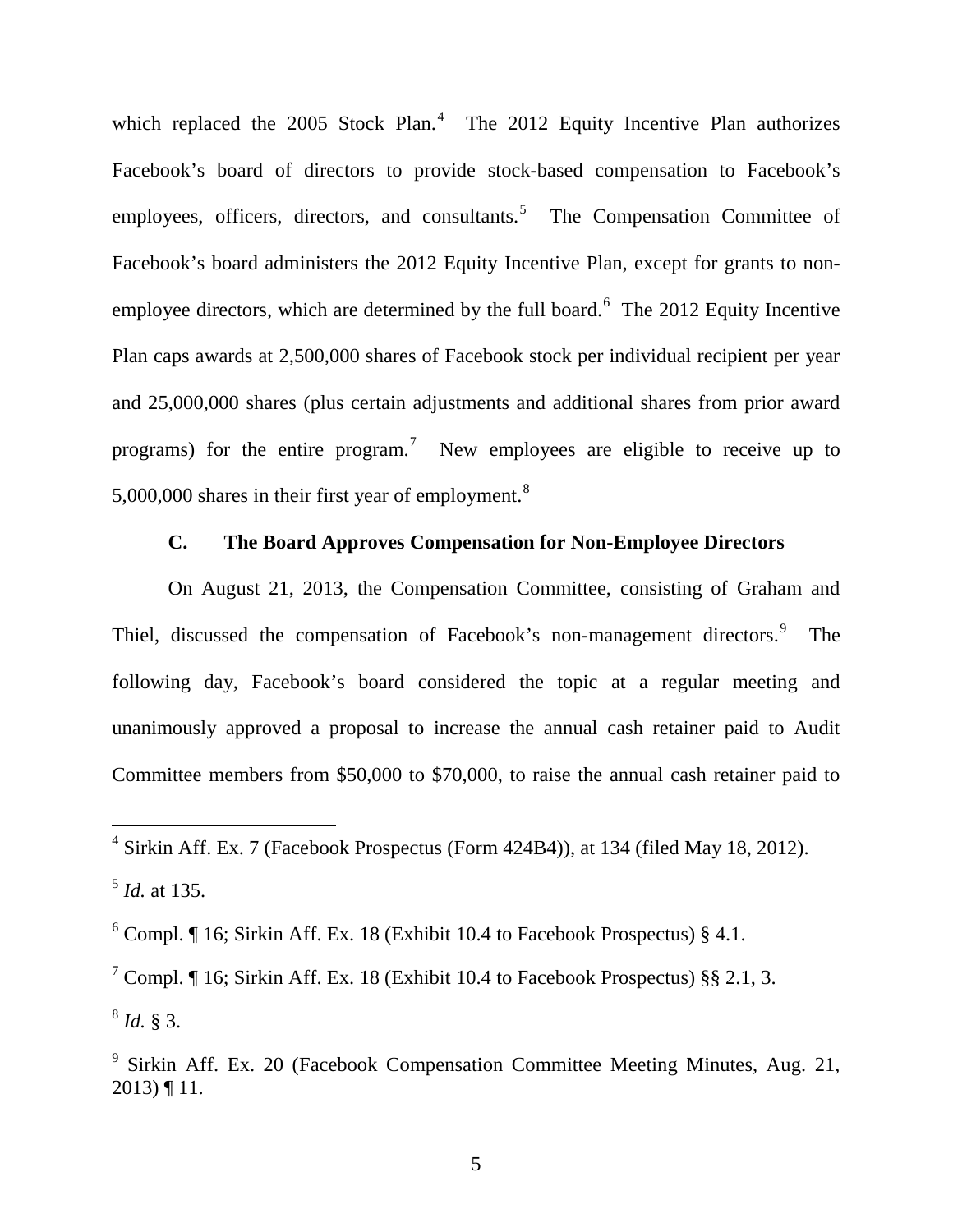the Audit Committee Chair from \$70,000 to \$100,000, and to provide non-employee directors with annual RSU grants at a value of \$300,000 per year, subject to the board's approval of an implementation plan.<sup>10</sup> Zuckerberg attended this meeting.<sup>[11](#page-6-1)</sup> A few weeks later, the Facebook board formally approved a plan implementing the proposal by unanimous written consent. $^{12}$  $^{12}$  $^{12}$ 

As a result of the board's approval of the compensation plan, Facebook's six nonemployee directors received RSU grants in 2013 (the "2013 Compensation"). In fiscal year 2013, Graham, Thiel, Andreessen, Hastings, and Bowles each received 7,742 RSUs with a grant date fair value of  $$387,874$ .<sup>[13](#page-6-3)</sup> Desmond-Hellmann, who joined Facebook's board in March 2013, received 27,742 RSUs with a grant date fair value of \$935,874.[14](#page-6-4) The difference in her compensation level was due to the 20,000 RSUs she received upon joining Facebook's board in 2013. Plaintiff does not allege that employee directors Sandberg or Zuckerberg received any compensation for their board service.

<span id="page-6-0"></span><sup>&</sup>lt;sup>10</sup> Sirkin Aff. Ex. 21 (Facebook Board of Directors Meeting Minutes, Aug. 22, 2013) ¶ 13.

<span id="page-6-1"></span> $^{11}$  *Id.* at 1.

<span id="page-6-2"></span> $12$  Sirkin Aff. Ex. 22 (Action by Unanimous Written Consent of the Board of Directors of Facebook, Sept. 13, 2013).

<span id="page-6-3"></span> $13$  Compl. ¶[ 8-12.

<span id="page-6-4"></span> $14$  Compl. ¶ 13.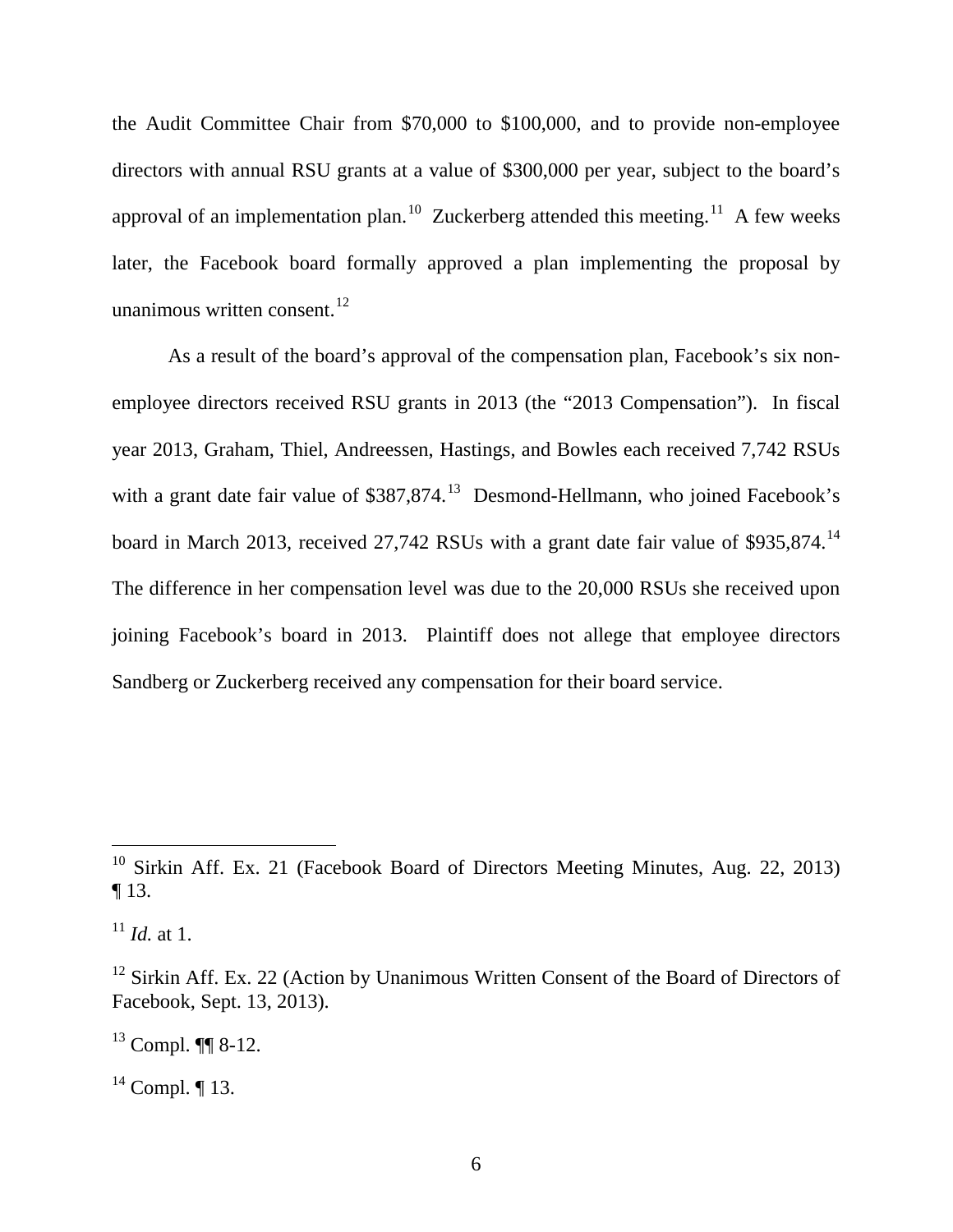#### **D. Procedural Posture**

On June 6, 2014, plaintiff filed a derivative complaint on behalf of Facebook against the eight members of its board of directors concerning the 2013 Compensation. The complaint asserts three causes of action: breach of fiduciary duty "for awarding and/or receiving excessive compensation at the expense of the Company" (Count I), waste of corporate assets (Count II), and unjust enrichment (Count III).<sup>[15](#page-7-0)</sup> Each of these claims is asserted against all eight members of the board. Plaintiff does not distinguish any of his claims against Zuckerberg and Sandberg even though they did not receive any of the 2013 Compensation, and defendants have submitted collective briefing that generally treats the directors as a unit.<sup>16</sup> Thus, for purposes of this motion, the claims will be analyzed without making any distinction between the two inside directors (Zuckerberg and Sandberg) and the six non-employee directors.[17](#page-7-2)

Plaintiff did not make a demand on Facebook's board before filing this action, alleging that demand was excused because, among other reasons, six of the eight members of the board received the challenged compensation and thus derived a personal

<span id="page-7-0"></span><sup>&</sup>lt;sup>15</sup> Compl. ¶¶ 26-37.

<span id="page-7-1"></span><sup>16</sup> Defendants distinguish Zuckerberg by focusing on his interests as a *stockholder* to argue that the 2013 Compensation was ratified by a disinterested majority of stockholders. Defs.' Op. Br. 27-29.

<span id="page-7-2"></span><sup>&</sup>lt;sup>17</sup> See Sample v. Morgan, 914 A.2d 647, 669 (Del. Ch. 2007) (grouping insider directors and other directors together for purposes of motion to dismiss because the "directors [had] not tried to distinguish themselves," while acknowledging that directors must be assessed individually in any potential future findings of liability).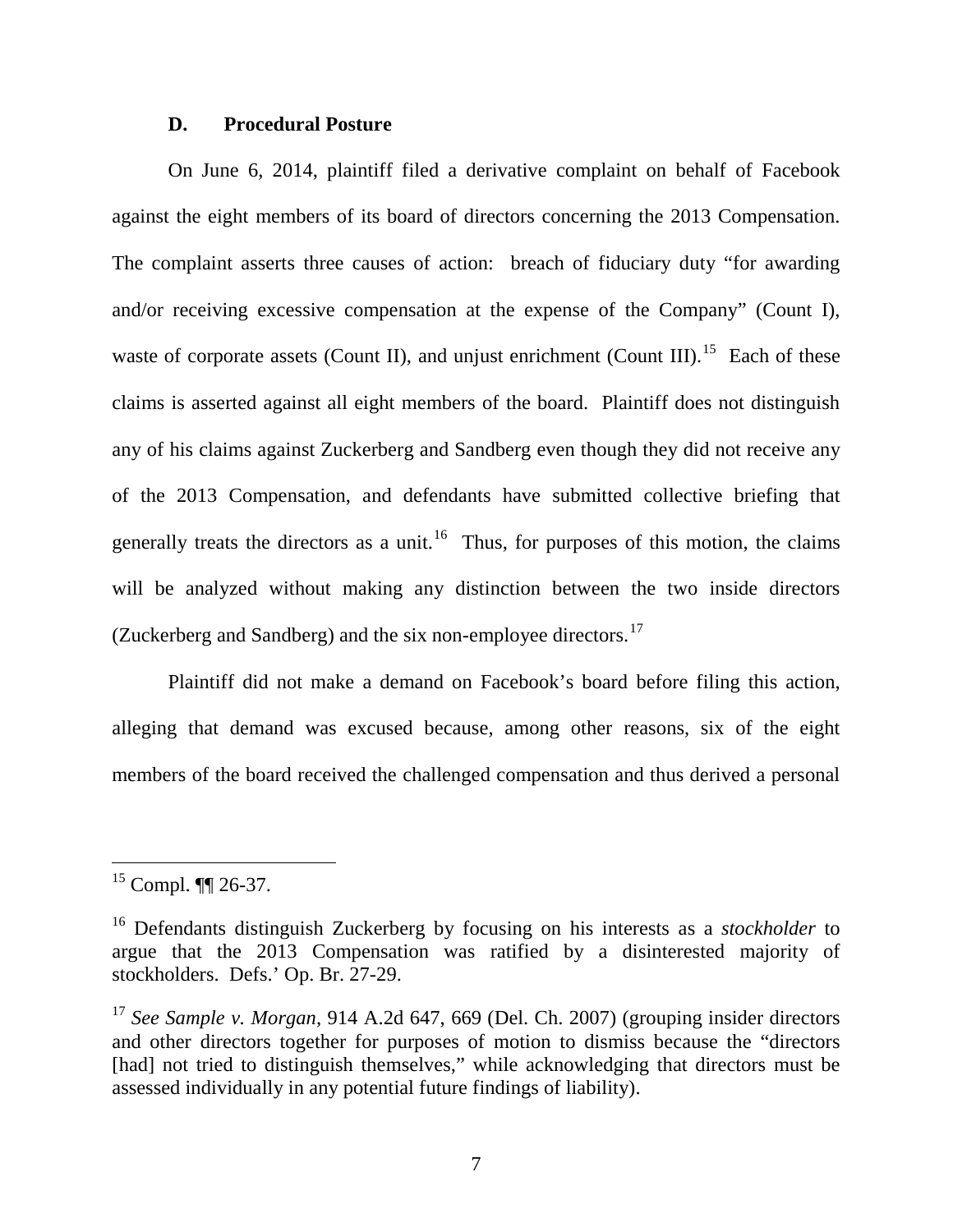benefit from the transaction at issue in this case.<sup>18</sup> In the face of these allegations, defendants have not asserted any defense under Court of Chancery Rule 23.1 for failure to make a demand.

On August 18, 2014, defendants moved for summary judgment under Court of Chancery Rule 56 on Counts I and III, the claims for breach of fiduciary duty and unjust enrichment. They also moved to dismiss Count II, the waste claim, under Court of Chancery Rule  $12(b)(6)$ .<sup>[19](#page-8-1)</sup> On the same day, Zuckerberg filed an affidavit in support of the summary judgment motion declaring as follows:

10. Regardless of the capacity in which I have considered the issue, my view of the compensation of Facebook's Non-Executive Directors has never changed. I approve of all 2013 equity awards to Facebook's Non-Executive Directors, as well as Facebook's plan for compensation of Non-Executive Directors going forward (pursuant to the Annual Compensation Program). . . .

11. Although I was never presented with an opportunity to approve formally the 2013 equity awards to Facebook's Non-Executive Directors or the Annual Compensation Program in my capacity as a Facebook stockholder, had an opportunity presented itself, I would have done so. If put to a vote, I would vote in favor of the 2013 equity awards to Facebook's Non-Executive Directors, as well as the Annual Compensation Program, and if presented with a stockholder written consent approving them, I would sign it. $20$ 

On February 18, 2015, plaintiff deposed Zuckerberg. During his deposition,

Zuckerberg testified as follows regarding Facebook's board of directors:

<span id="page-8-0"></span><sup>18</sup> Compl. ¶¶ 23-24.

<span id="page-8-1"></span><sup>&</sup>lt;sup>19</sup> Defs.' Mot. Summ. J.

<span id="page-8-2"></span> $20$  Zuckerberg Aff. **[1]** 10-11.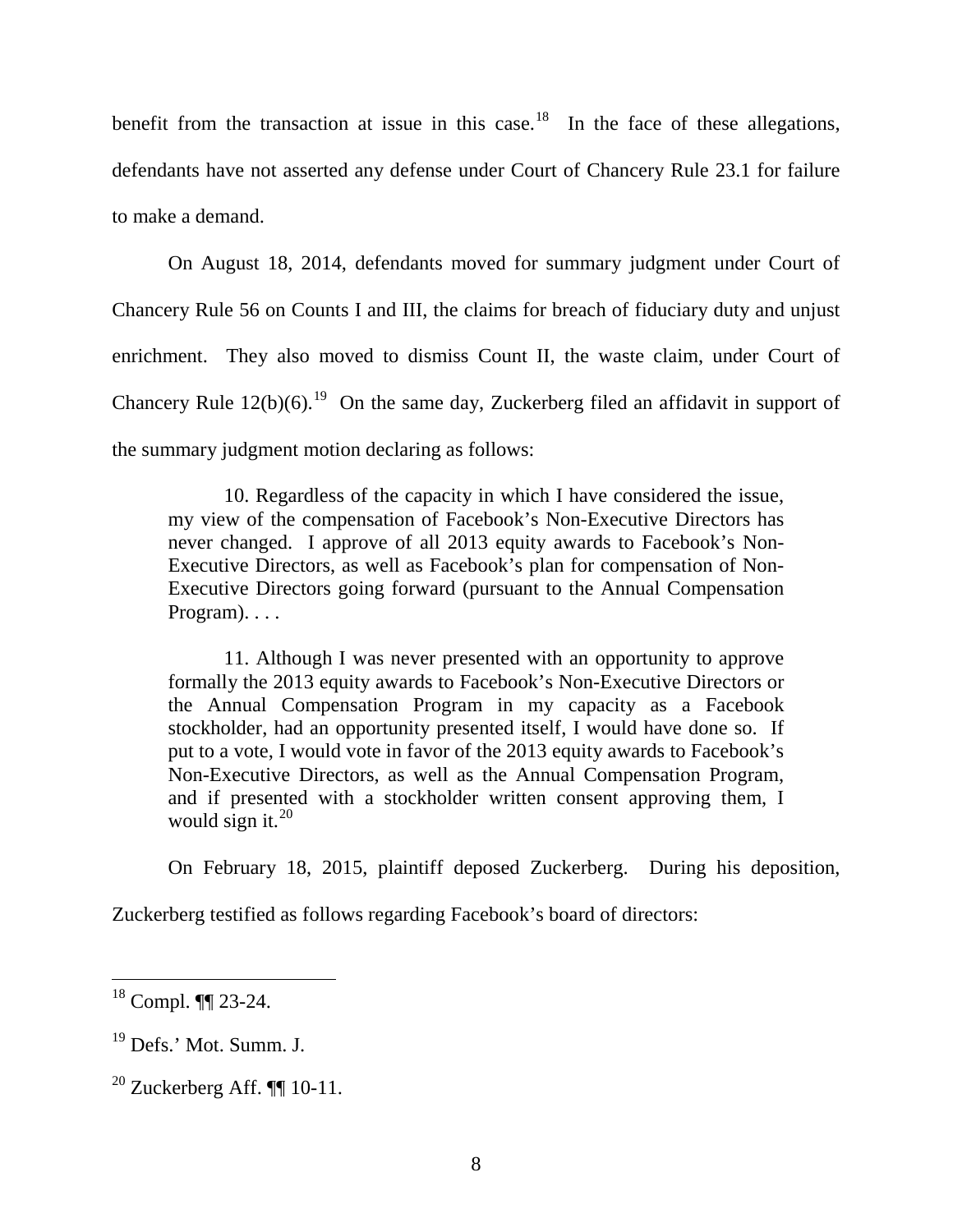These are the people who I want and – and who I think will serve the company best, and I think that the compensation plan that we have is doing its job of attracting and retaining them over the long term.<sup>[21](#page-9-0)</sup>

Zuckerberg never executed a written consent under 8 *Del. C.* § 228, which would have triggered an obligation to notify non-consenting stockholders of the action taken.<sup>[22](#page-9-1)</sup>

On July 28, 2015, I heard oral argument on defendants' motions to dismiss and for summary judgment.

## **II. LEGAL ANALYSIS**

### **A. Legal Standard**

Under Court of Chancery Rule 56, the Court shall grant summary judgment when "there is no genuine issue as to any material fact and . . . the moving party is entitled to a judgment as a matter of law."<sup>23</sup> The Court must assess "whether the evidence, when viewed in the light most favorable to the nonmoving party, presents any dispute of material fact."<sup>[24](#page-9-3)</sup> "If a rational trier of fact could find any material fact that would favor the non-moving party in a determinative way  $\dots$ , summary judgment is inappropriate."<sup>[25](#page-9-4)</sup>

Under Court of Chancery Rule 12(b)(6), the Court will only dismiss for failure to state a claim upon which relief can be granted if "plaintiff could not recover under any

<span id="page-9-0"></span> $21$  Zuckerberg Dep. 63:7-11, Feb. 18, 2015.

<span id="page-9-1"></span><sup>22</sup> 8 *Del. C.* § 228(e).

<span id="page-9-2"></span> $23$  Ct. Ch. R. 56(c).

<span id="page-9-3"></span><sup>24</sup> *Telxon Corp. v. Meyerson*, 802 A.2d 257, 262 (Del. 2002).

<span id="page-9-4"></span><sup>25</sup> *Cerberus Int'l, Ltd. v. Apollo Mgmt., L.P.*, 794 A.2d 1141, 1150 (Del. 2002).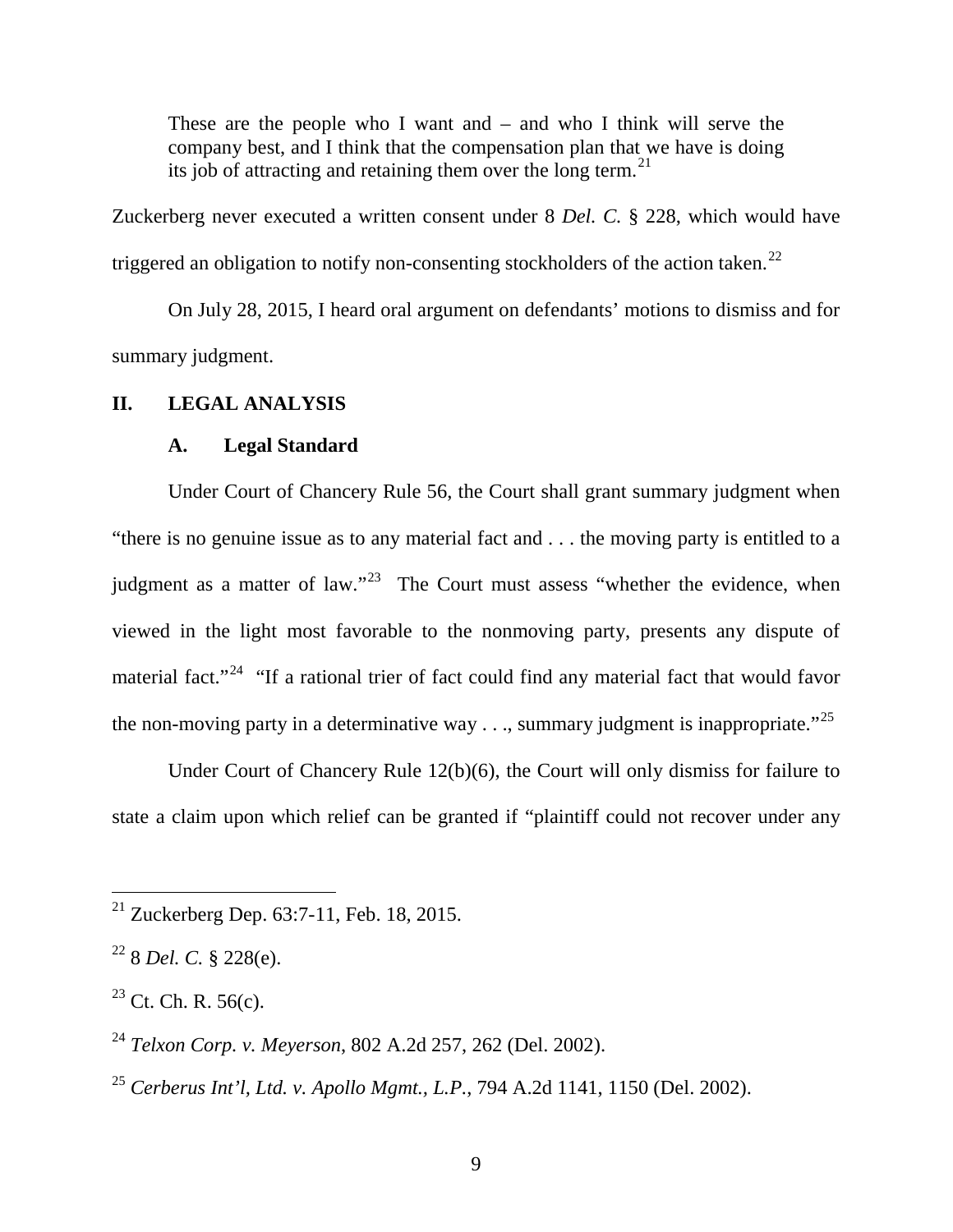reasonably conceivable set of circumstances susceptible of proof."<sup>[26](#page-10-0)</sup> In making such a determination, the Court will "accept all well-pleaded factual allegations in the Complaint as true  $\ldots$ ."<sup>[27](#page-10-1)</sup>

I first address Counts I and III, the claims for breach of fiduciary duty and for unjust enrichment, against which defendants seek summary judgment. I then address Count II, the claim for waste of corporate assets, which defendants seek to dismiss.

## **B. Count I: Breach of Fiduciary Duty**

Plaintiff asserts in Count I that defendants violated their fiduciary duty of loyalty "by awarding and/or receiving" the 2013 Compensation, thereby causing injury to Facebook.<sup>[28](#page-10-2)</sup> Plaintiff argues that the entire fairness standard must apply to this transaction because six of the eight board members received the 2013 Compensation, and thus a majority of the board was interested in the transaction. A brief review of some basic legal principles, the applicability of which is not disputed, frames the parties' key point of disagreement.

Directors are necessarily interested in their compensation, which is a benefit they receive that does not accrue to stockholders generally.<sup>[29](#page-10-3)</sup> Thus, where, as here, directors

<span id="page-10-1"></span><sup>27</sup> *Id.*

 $\overline{a}$ 

<span id="page-10-2"></span><sup>28</sup> Compl. ¶¶ 27-28.

<span id="page-10-0"></span><sup>26</sup> *Cent. Mortg. Co. v. Morgan Stanley Mortg. Capital Holdings LLC*, 27 A.3d 531, 536 (Del. 2011).

<span id="page-10-3"></span><sup>29</sup> *See Rales v. Blasband*, 634 A.2d 927, 936 (Del. 1993) ("A director is considered interested where he or she will receive a personal financial benefit from a transaction that is not equally shared by the stockholders.").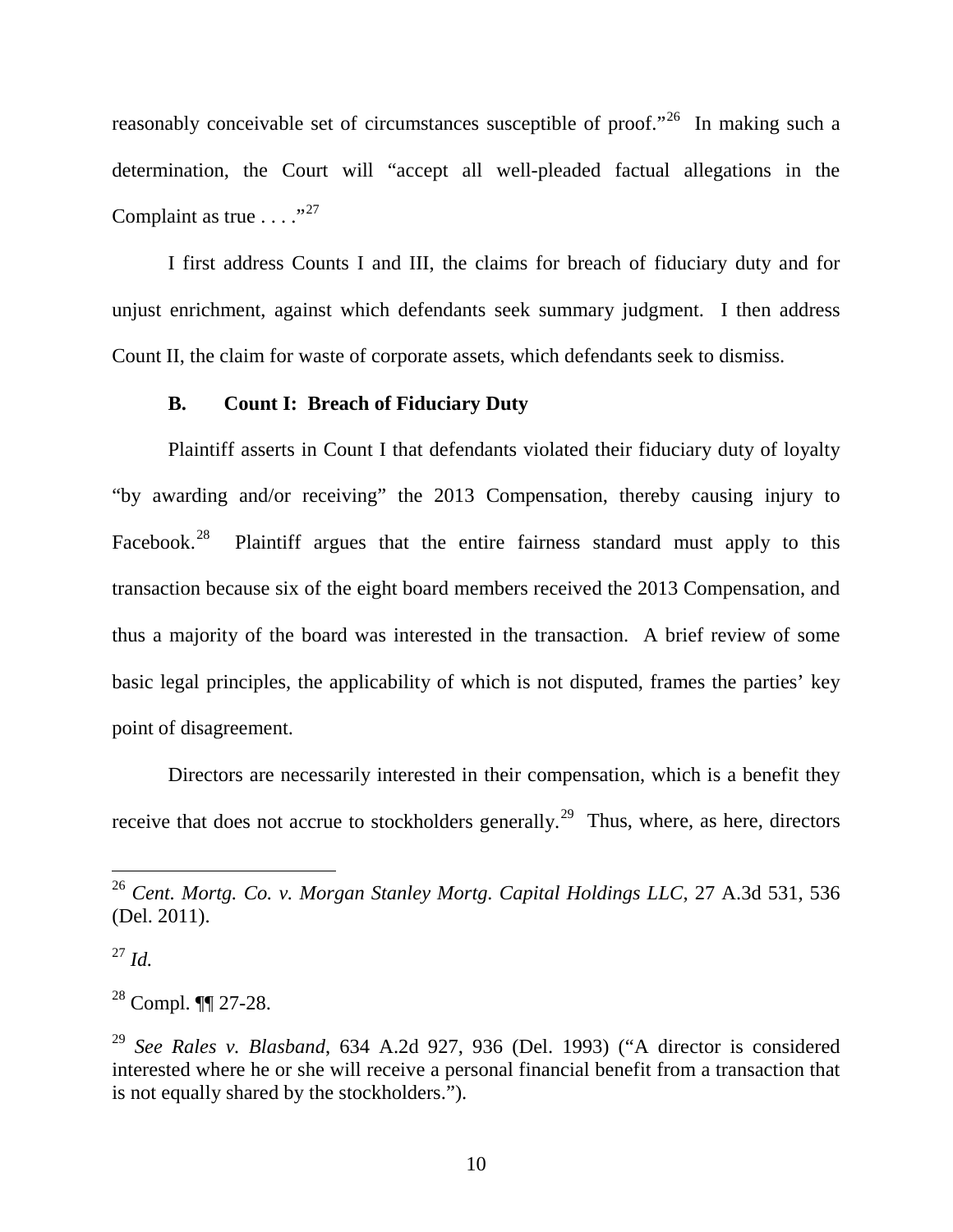make decisions about their own compensation, those decisions presumptively will be reviewed as self-dealing transactions under the entire fairness standard rather than under the business judgment rule.<sup>[30](#page-11-0)</sup> A decision dominated by interested directors can gain the protection of the business judgment rule, however, if a fully-informed disinterested majority of stockholders ratifies the transaction.<sup>[31](#page-11-1)</sup> At that point, the doctrinal standard of review becomes one of waste.[32](#page-11-2)

Here, defendants contend that the business judgment rule should apply to their approval of the 2013 Compensation on the theory that Zuckerberg, who indisputably holds a majority of the voting power of Facebook's common stock, and who did not receive any of the 2013 Compensation, ratified the 2013 Compensation in his capacity as a Facebook stockholder by virtue of statements he made in his affidavit and his

<span id="page-11-0"></span><sup>&</sup>lt;sup>30</sup> *See Telxon*, 802 A.2d at 265 ("Like any other interested transaction, directoral selfcompensation decisions lie outside the business judgment rule's presumptive protection, so that, where properly challenged, the receipt of self-determined benefits is subject to an affirmative showing that the compensation arrangements are fair to the corporation."); *Seinfeld v. Slager*, 2012 WL 2501105, at \*12 (Del. Ch. June 29, 2012) ("While the Defendant Directors may be able to show that the amounts they awarded themselves are entirely fair, their motion to dismiss must be denied with respect to [a compensationrelated claim].").

<span id="page-11-1"></span><sup>31</sup> *See Cambridge Ret. Sys. v. Bosnjak*, 2014 WL 2930869, at \*7-9 (Del. Ch. June 26, 2014) (reviewing cases and holding that directors' self-interested equity awards fell under business judgment presumption due to approval by a disinterested majority of stockholders, and finding that relevant proxy statements were not materially misleading); *Steiner v. Meyerson*, 1995 WL 441999, at \*7 (Del. Ch. July 19, 1995) (Allen, C.) (applying business judgment presumption to self-interested transaction because stockholders had approved stock option compensation plan at annual meeting).

<span id="page-11-2"></span><sup>32</sup> *See Calma on Behalf of Citrix Sys., Inc. v. Templeton*, 114 A.3d 563, 587 (Del. Ch. 2015) (compiling authorities).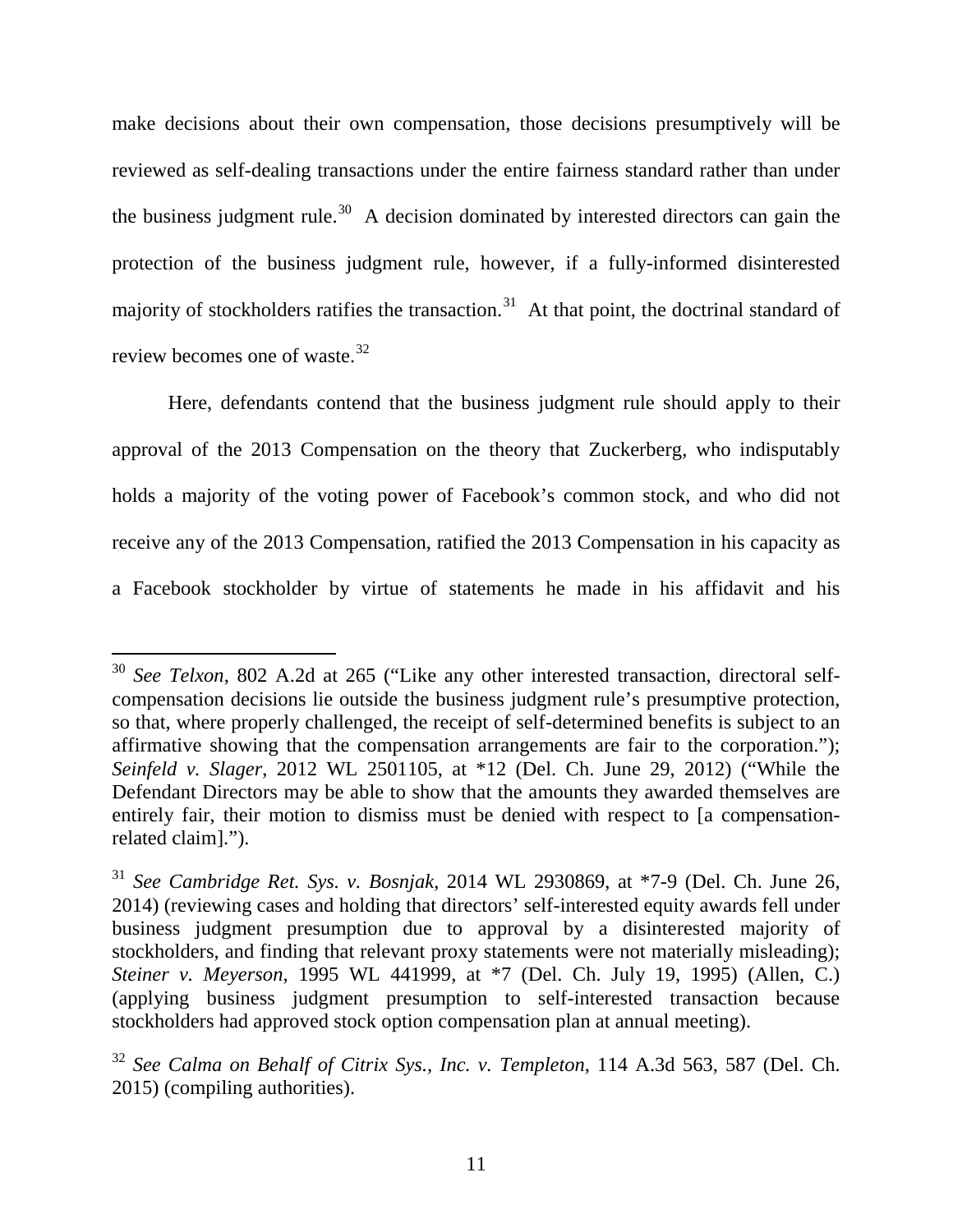deposition after this action was filed.<sup>[33](#page-12-0)</sup> Plaintiff responds that these acts do not constitute a valid form of stockholder ratification (and thus do not permit invocation of the business judgment rule) because Zuckerberg did not express assent as a stockholder in a manner permitted by the Delaware General Corporation Law ("DGCL").<sup>34</sup> Before considering the authorities on which defendants rely, I review the provisions of the DGCL governing the taking of stockholder action.

## **1. The Methods for Taking Stockholder Action Under the DGCL**

The DGCL provides two methods for stockholders to express assent on a matter concerning the affairs of the corporation: (1) by voting in person or by proxy at a meeting of stockholders, or (2) by written consent. In both cases, the statute contains a number of formal requirements that, with the reinforcement of this Court's precedents, ensure precision in stockholder voting and transparency to all stockholders.

<span id="page-12-3"></span>Before 1937, with limited exceptions,  $35$  stockholders of Delaware corporations could express assent only by voting in person or by proxy at a meeting of stockholders.<sup>[36](#page-12-3)</sup>

<span id="page-12-0"></span> $33$  Defs.' Reply Br. 4 ("Defendants rely exclusively upon Mr. Zuckerberg's actions as a stockholder (*i.e.*, his affidavit and deposition) to establish ratification."); Defs.' Reply Br. 9 ("In both his sworn affidavit and his deposition, Mr. Zuckerberg specifically 'approve[d] of all 2013 equity awards to Facebook's Non-Executive Directors . . . .'").

<span id="page-12-1"></span><sup>&</sup>lt;sup>34</sup> Pl.'s Ans. Br. 27-30. Regarding the additional ratification requirements that the ratifying stockholders be fully informed and disinterested, plaintiff appears to dispute the latter but not the former. Pl.'s Ans. Br. 36-37. Because I determine that Zuckerberg did not use an appropriate method to express assent in order to ratify the disputed compensation, I do not address whether he was fully informed and disinterested.

<span id="page-12-2"></span><sup>&</sup>lt;sup>35</sup> For instance, stockholders could act by unanimous written consent to dissolve the corporation. *See* An Act Providing a General Corporation Law, 21 Del. Laws ch. 273,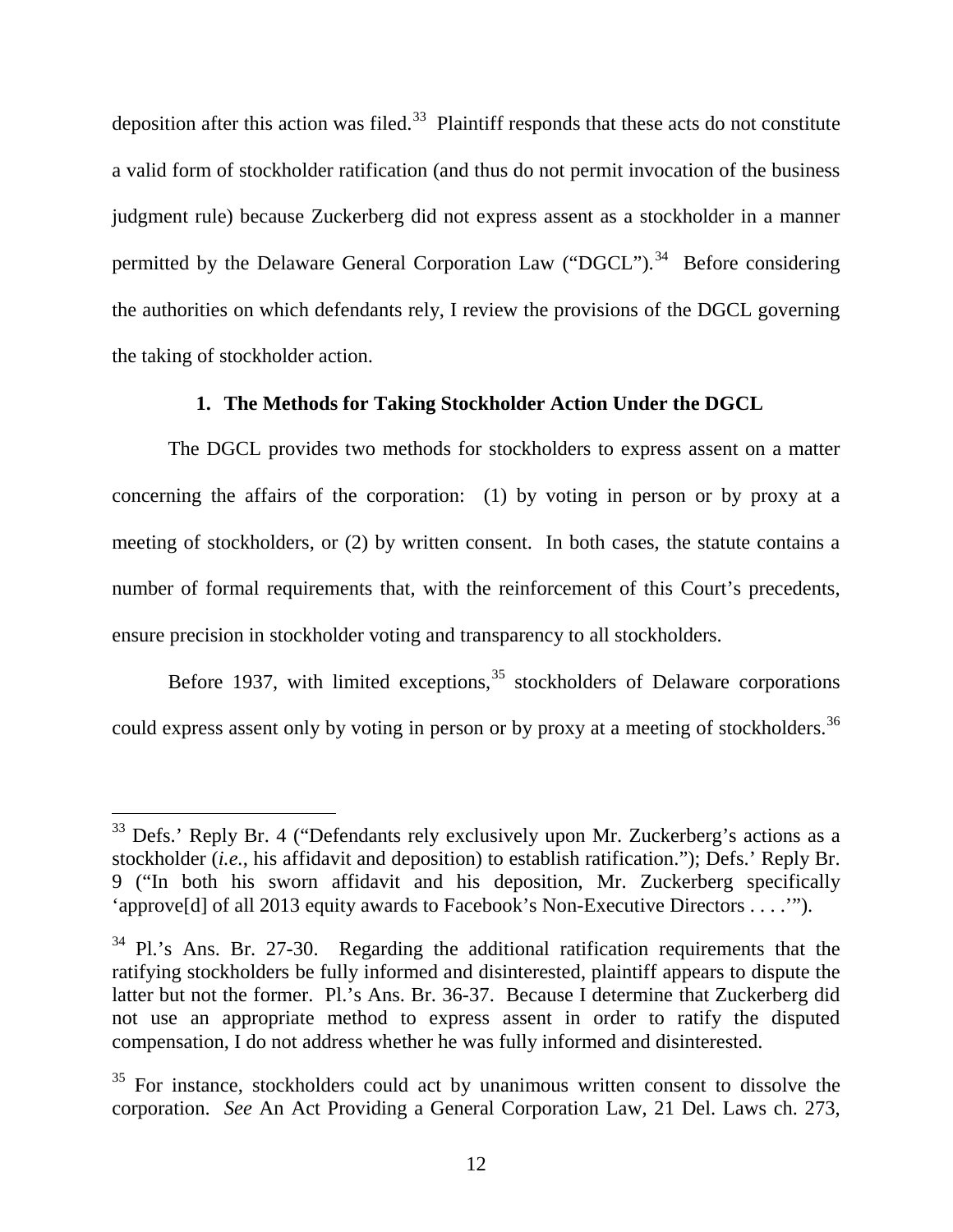The DGCL presently contemplates that Delaware corporations will hold annual meetings of stockholders and permits the holding of special meetings of stockholders.<sup>[37](#page-13-0)</sup> "Whenever stockholders are required or permitted to take any action at a meeting, a written notice of the meeting shall be given which shall state the place, if any, date and hour of the meeting, . . . and, in the case of a special meeting, the purpose or purposes for which the meeting is called."<sup>[38](#page-13-1)</sup> Such notice must be provided in writing to stockholders entitled to vote at the meeting "not less than 10 nor more than 60 days before the date of the meeting  $\ldots$  ."<sup>39</sup> Under Delaware law, moreover, directors have a duty to disclose to stockholders material information concerning any matter on which they are asked to vote.[40](#page-13-3) 

<span id="page-13-1"></span><sup>38</sup> 8 *Del. C.* § 222(a).

 $\overline{a}$ 

<span id="page-13-2"></span><sup>39</sup> 8 *Del. C.* § 222(b).

<sup>§</sup> 34 (1899) ("Whenever all the stockholders shall consent in writing to a dissolution, no meeting or notice thereof shall be necessary . . . .").

<sup>36</sup> *See* S. Samuel Arsht, *A History of Delaware Corporation Law*, 1 Del. J. Corp. L. 1, 11- 12 (1976) (discussing the first adoption of unanimous written consents by the Legislature in 1937).

<span id="page-13-0"></span><sup>37</sup> 8 *Del. C.* § 211(c) (Court of Chancery may summarily order that meeting of stockholders be held upon the application of any director or stockholder when, among other events, no date has been designated for a period of thirteen months after the last annual meeting); 8 *Del. C.* § 211(d) ("Special meetings of the stockholders may be called by the board of directors or by such person or persons as may be authorized by the certificate of incorporation or by the bylaws.").

<span id="page-13-3"></span><sup>40</sup> *See Lynch v. Vickers Energy Corp.*, 383 A.2d 278, 281 (Del. 1977) (holding that directors are required to provide, with complete candor, "information such as a reasonable shareholder would consider important in deciding whether to" tender shares); *Rosenblatt v. Getty Oil Co.*, 493 A.2d 929, 944-45 (Del. 1985) (applying *Lynch v. Vickers*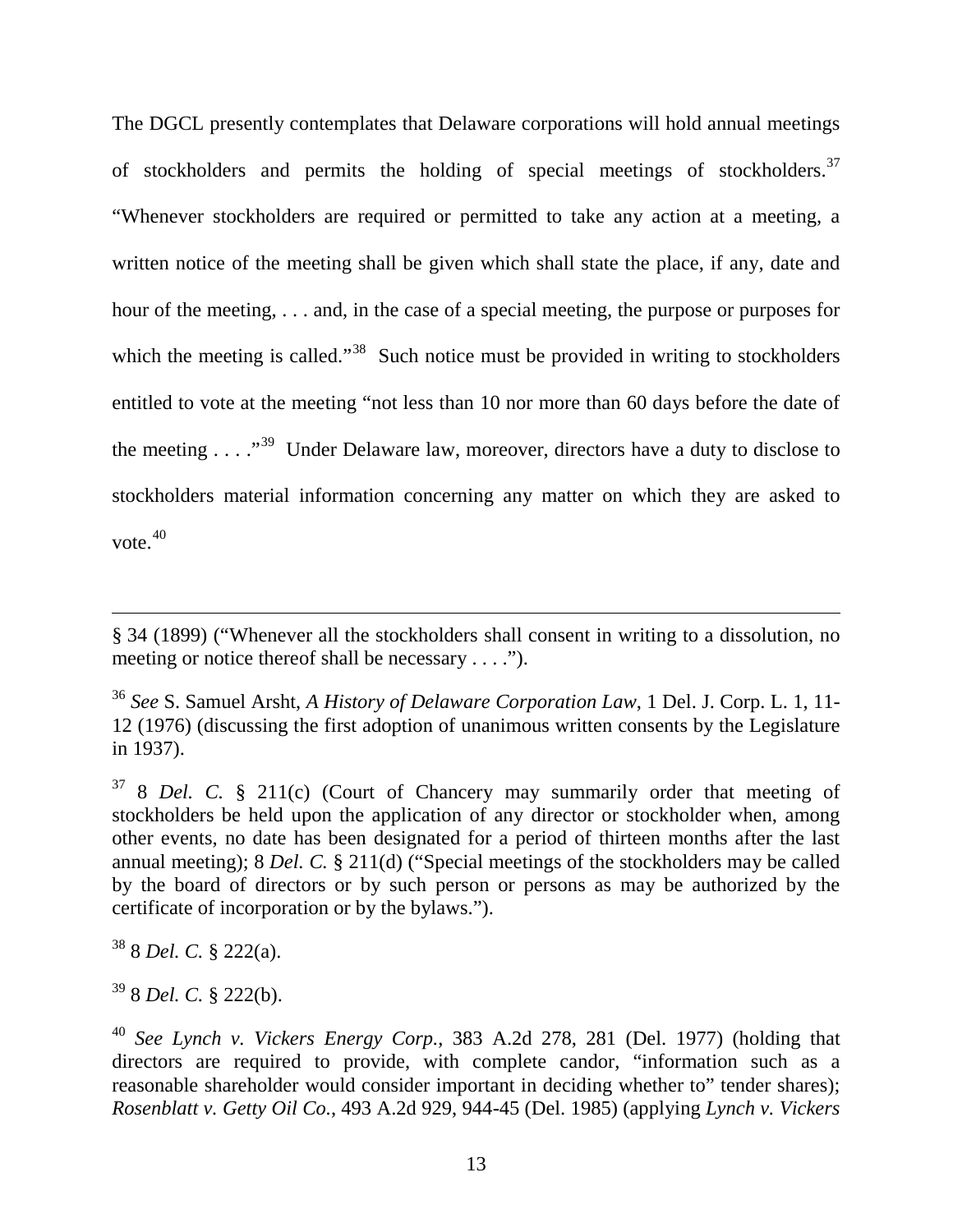To ensure accurate recordkeeping of actions taken at stockholder meetings, the DGCL specifically requires every Delaware corporation to have one officer with "the duty to record the proceedings of the meetings of the stockholders and directors in a book to be kept for that purpose."<sup>41</sup> The corporation also must prepare a list of stockholders entitled to vote in a given meeting, which list must be open to examination by any stockholder for any purpose germane to the meeting.<sup>42</sup> Corporations with publicly traded securities, moreover, must appoint an inspector to determine the number of shares outstanding and represented at a stockholders meeting, and to tabulate the results of any votes that take place at the meeting.<sup>[43](#page-14-2)</sup>

In 1937, the DGCL was amended to permit stockholders to approve by unanimous written consent any action that was required to be taken, or that could be taken, at an

disclosure standard to stockholders' decision to vote for a merger); *In re Anderson, Clayton S'holders Litig.*, 519 A.2d 680, 689-90 (Del. Ch. 1986) ("It is established by our law that one element of the fiduciary duty that directors of a Delaware corporation owe to shareholders is the duty to provide full and honest disclosure of material facts relating to any transaction that requires shareholder approval.").

<span id="page-14-1"></span><sup>42</sup> 8 *Del. C.* § 219(a).

<span id="page-14-0"></span><sup>41</sup> 8 *Del. C.* § 142(a). Notably, this is the only duty of an officer that is specifically set forth in the statute. Otherwise, the duties of officers are left to "be stated in the bylaws or in a resolution of the board of directors . . . ." *Id. See also* 8 *Del. C.* § 211(a)(2)(b)(iii) ("[I]f any stockholder or proxyholder votes or takes other action at the meeting by means of remote communication, a record of such vote or other action shall be maintained by the corporation.").

<span id="page-14-2"></span><sup>43</sup> 8 *Del. C.* § 231(a)-(b). This requirement does not apply to companies that are unlisted and have 2,000 stockholders or fewer. 8 *Del. C.* § 231(e).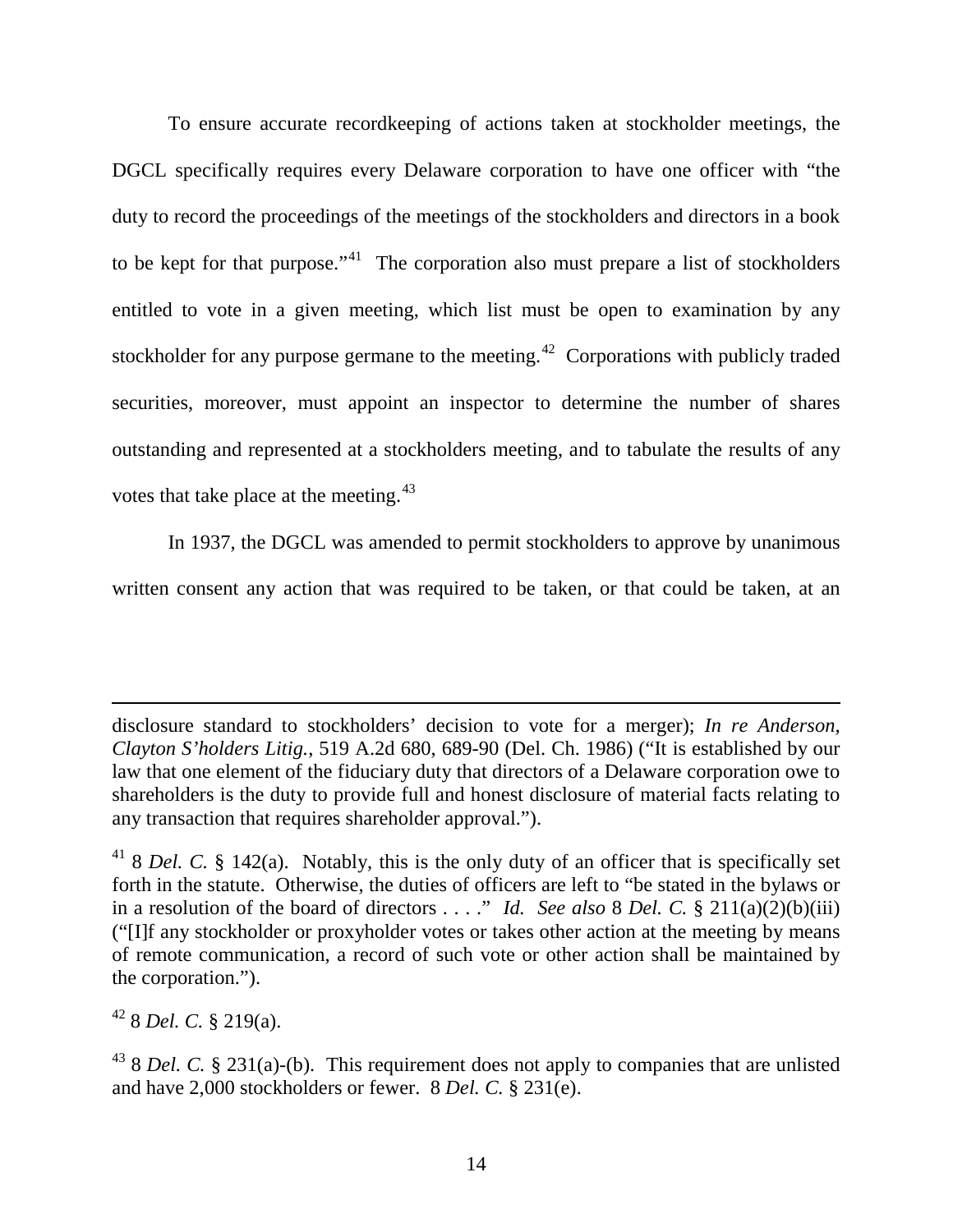annual or special meeting of stockholders.<sup>[44](#page-15-0)</sup> In 1967, the statute was further amended to remove the unanimity requirement for companies that chose to waive the requirement in their certificate of incorporation.<sup>[45](#page-15-1)</sup> In 1969, non-unanimous consent became the default rule rather than an option requiring an enabling charter provision.<sup>46</sup> Although taken for granted now, non-unanimous written consent troubled the prominent drafter of the 1967 revision of the DGCL, who saw the potential for abuse.<sup>[47](#page-15-3)</sup> Today, under Section 228 of the DGCL, unless the certificate of incorporation restricts the use of written consents, any action that may be taken at any annual or special meeting of stockholders may be taken by majority stockholder consent (or whatever other voting threshold applies for a particular act) "without a meeting, without prior notice and without a vote."[48](#page-15-4)

<span id="page-15-4"></span><sup>48</sup> 8 *Del. C.* § 228(a).

<span id="page-15-0"></span> $44$  41 Del. Laws ch. 131, § 6 (1937) ("Whenever the vote of stockholders at a meeting thereof is required or permitted to be taken in connection with any corporate action, by any Section of this Chapter, the meeting and vote of stockholders may be dispensed with, if all of the stockholders who would have been entitled to vote upon the action if such meeting were held, shall consent in writing to such corporate action being taken . . . .").

<span id="page-15-1"></span><sup>45</sup> 56 Del. Laws ch. 50, § 228 (1967); 1 Edward P. Welch et al., *Folk on the Delaware General Corporation Law* § 228.08, at 7-340 (6th ed.).

<span id="page-15-2"></span> $46$  57 Del. Laws ch. 148, § 16 (1969).

<span id="page-15-3"></span><sup>47</sup> *See* Ernest L. Folk, III, *Corporation Law Developments—1969*, 56 Va. L. Rev. 755, 783 (1970) ("It is apparent that this procedure can be abused where a large block of stock is held in a conveniently small number of hands. It permits the control block to take action in virtual secrecy and then present the minority shareholders with a *fait acompli*  when it fulfills the minimal state statutory obligation of giving them 'prompt' notice of the action taken.").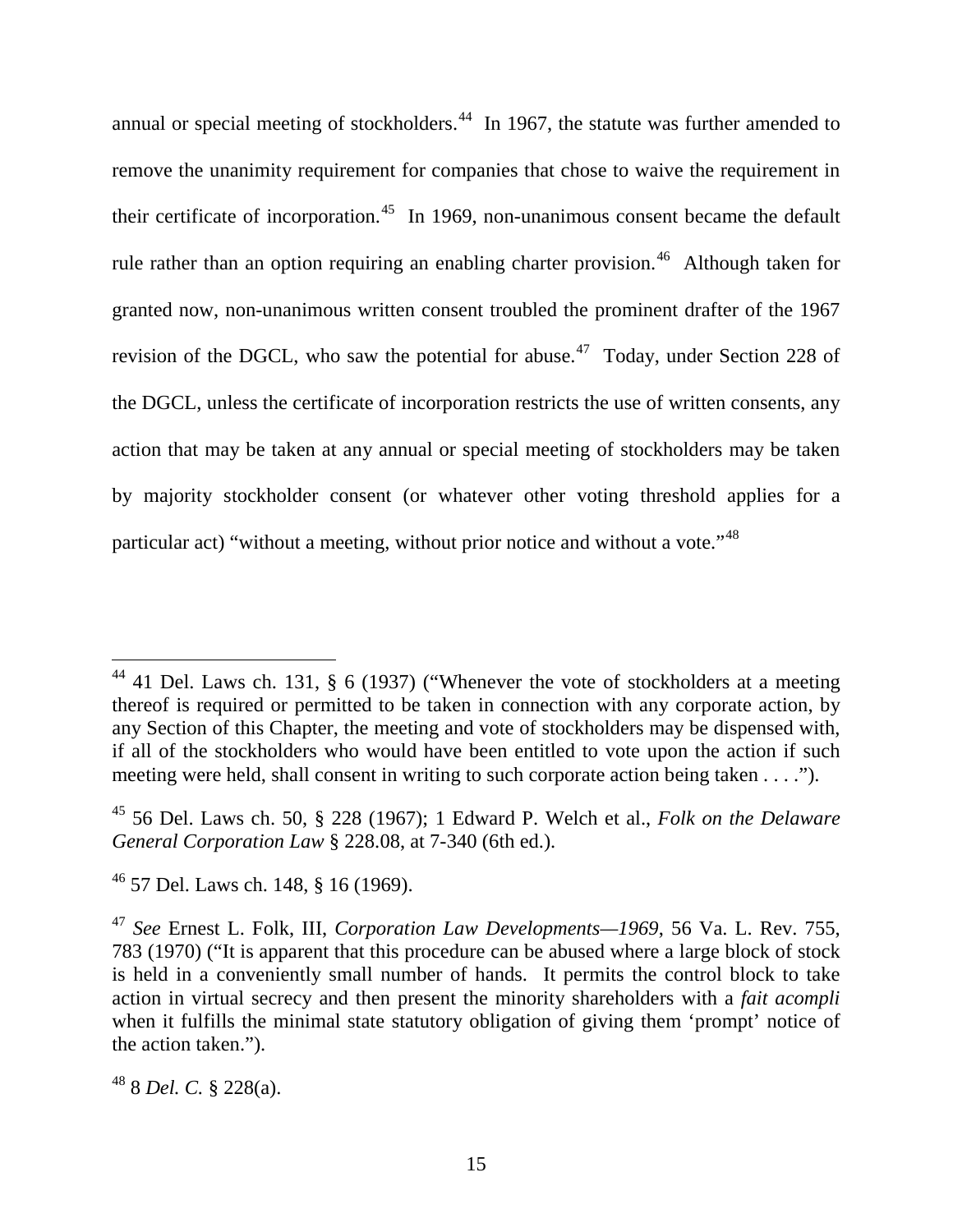Significantly, although Section 228 permits stockholders to take action by written consent without prior notice, "[p]rompt notice of the taking of the corporate action" by written consent must be provided to the non-consenting stockholders.<sup>49</sup> Thus, Section 228 ensures some level of transparency for non-consenting stockholders. Indeed, this Court has refused to make a written consent effective under Section 228 when the consenting stockholders failed to provide the required prompt notice to the nonconsenting stockholders, until the failure to provide notice was remedied.<sup>50</sup>

This Court has recognized more broadly that, "[b]ecause Section 228 permits immediate action without prior notice to minority stockholders, the statute involves great potential for mischief and its requirements must be strictly complied with if any semblance of corporate order is to be maintained."<sup>51</sup> In that vein, the Delaware Supreme Court has held that the statute must be "given its plain meaning," which requires adherence to the condition that "any corporate action taken under [Section] 228 is effective only upon the delivery of the proper number of valid and unrevoked consents to

<span id="page-16-0"></span><sup>49</sup> 8 *Del. C.* § 228(e). Delaware courts have not precisely defined the scope of disclosure required by this notification obligation. *See Dubroff v. Wren Holdings, LLC*, 2011 WL 5137175, at \*9 (Del. Ch. Oct. 28, 2011) ("[T]he precise parameters of the disclosure required by § 228(e) have not yet been delineated"); *In re Nine Sys. Corp. S'holders Litig.*, 2014 WL 4383127, at \*37 (Del. Ch. Sept. 4, 2014) (discussing disclosure principles under 8 *Del. C.* § 228(e) "[w]ithout rigidly defining the scope of information that must be disclosed").

<span id="page-16-1"></span><sup>50</sup> *See Di Loreto v. Tiber Holding Corp.*, 1999 WL 1261450, at \*5 (Del. Ch. June 29, 1999).

<span id="page-16-2"></span><sup>51</sup> *Carsanaro v. Bloodhound Techs., Inc.*, 65 A.3d 618, 641 (Del. Ch. 2013) (internal quotation marks omitted).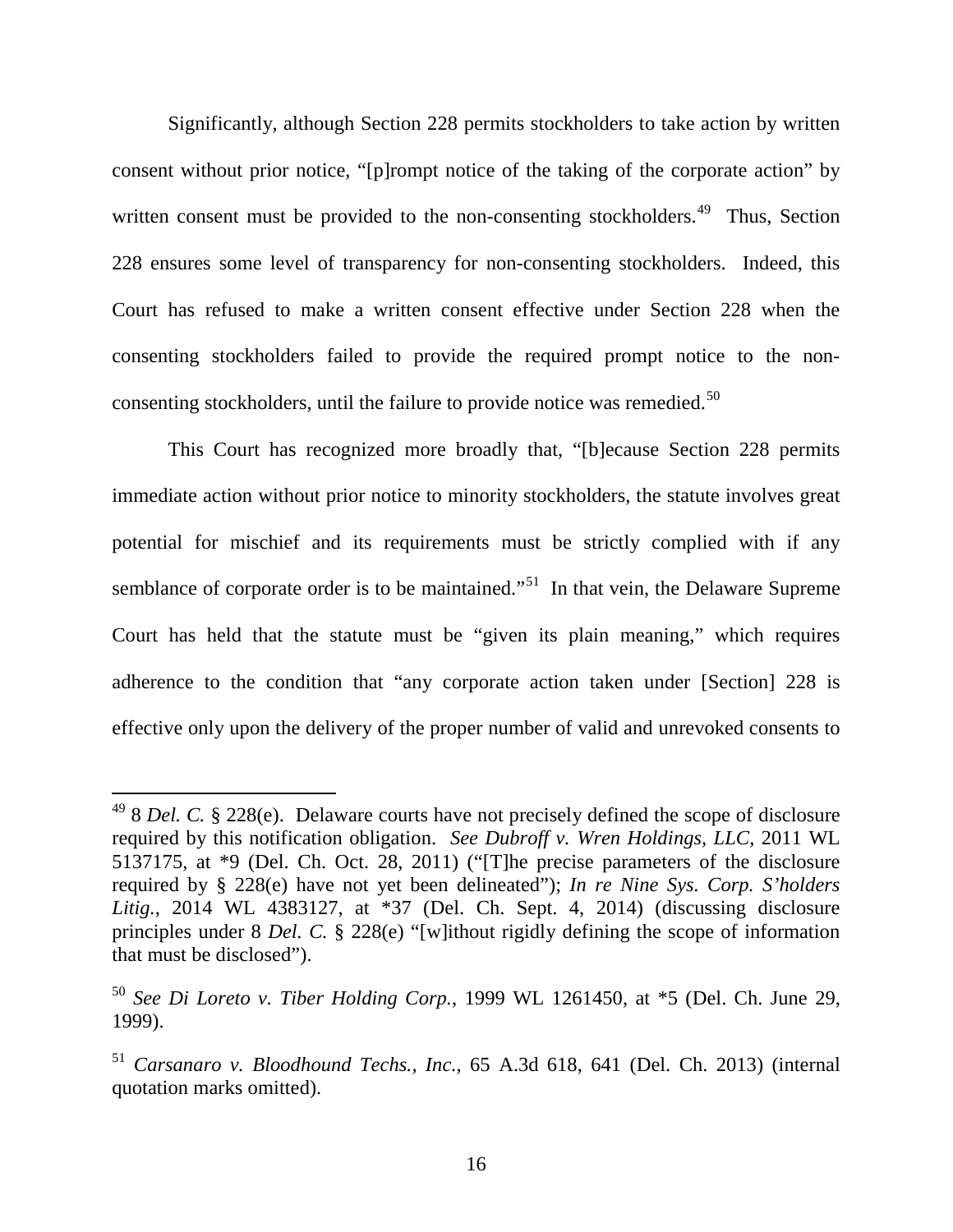the corporation."[52](#page-17-0) This Court also has recognized the need for strict compliance with the ministerial requirements of Section 228, such as the dating of the consent by each consenting stockholder.<sup>53</sup> Thus, even if a controlling stockholder manifests a clear intent to ratify a decision outside of a stockholder meeting, the ratification will not be effective unless it complies with the technical requirements of Section 228.

In sum, the provisions of the DGCL governing the ability of stockholders to take action, whether by voting at a meeting or by written consent,  $54$  demonstrate the importance of ensuring precision, both in defining the exact nature of the corporate action to be authorized, and in verifying that the requirements for taking such an action are met, including that the transaction received enough votes to be effective. They also

<span id="page-17-0"></span><sup>52</sup> *Allen v. Prime Computer, Inc.*, 540 A.2d 417, 420 (Del. 1988). *See also* 8 *Del. C.* § 228(a) ("[Consents] shall be delivered to the corporation by delivery to its registered office in [Delaware], its principal place of business or an officer or agent of the corporation having custody of the book in which proceedings of meetings of stockholders are recorded. Delivery made to a corporation's registered office shall be by hand or by certified or registered mail, return receipt requested.").  $\overline{a}$ 

<span id="page-17-1"></span><sup>53</sup> *See H-M Wexford LLC v. Encorp, Inc.*, 832 A.2d 129, 152 (Del. Ch. 2003) (refusing to dismiss claim that consents were invalid because the consents were not individually dated, and "the date requirement set forth by Section 228(c) must be strictly enforced"); *Carsanaro*, 65 A.3d at 641 (holding that stockholder must possess the exhibits incorporated by reference into consent in order for that stockholder's consent to be valid under Section 228).

<span id="page-17-2"></span><sup>&</sup>lt;sup>54</sup> The recently adopted Section 204 provides another example of formalities required for stockholder action. This provision permits validation of otherwise defective corporate acts through board ratification and stockholder approval. 8 *Del. C.* § 204. When their approval is required, stockholders must receive notice twenty days before the stockholder meeting to approve the defective act, and the notification must include all relevant information regarding the defective act and the directors' resolution to ratify it. *Id.* § 204(d). The defective act is only ratified upon completion of this process. *Id.* § 204(f)- (h).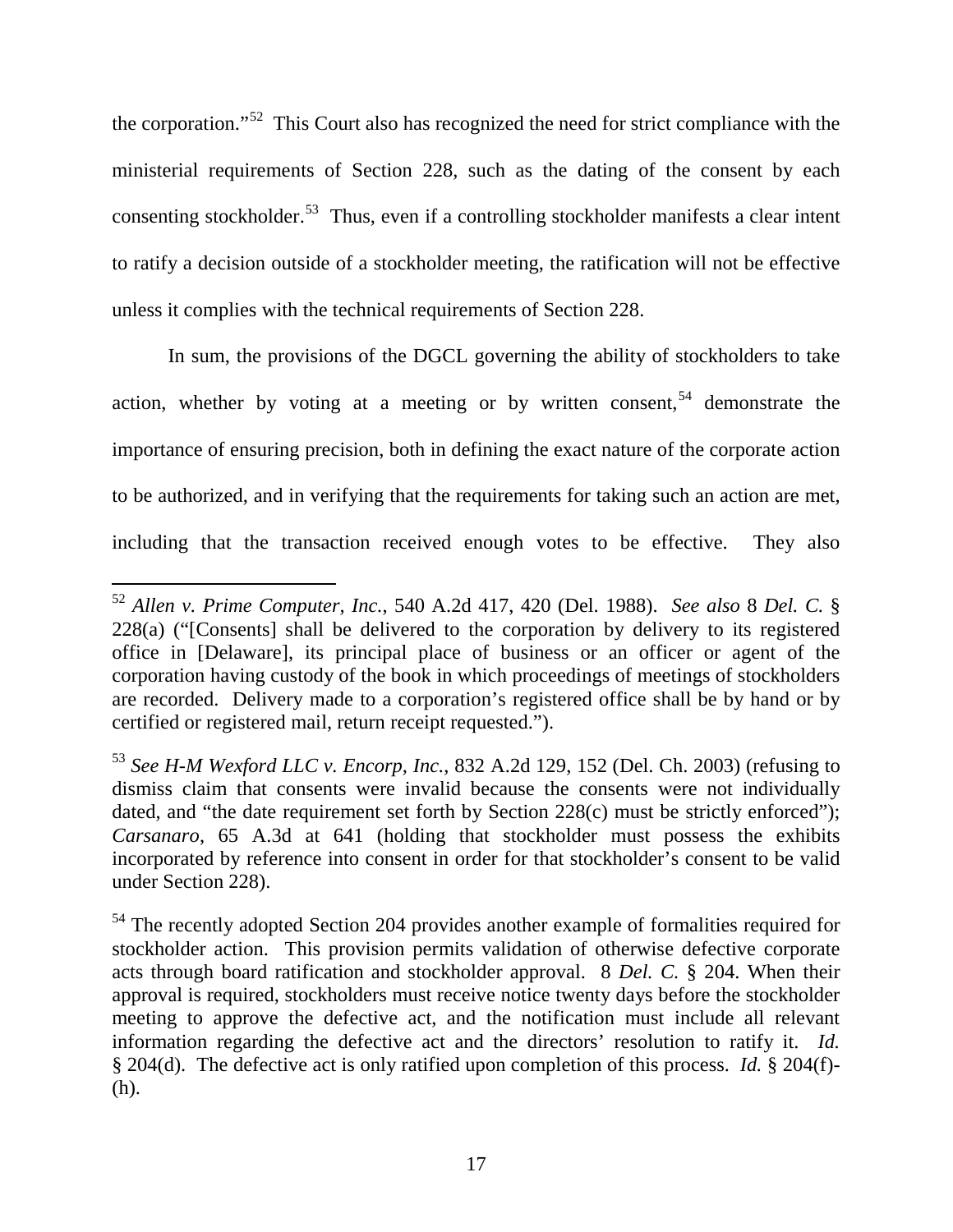demonstrate the importance of providing transparency to stockholders, whose rights are affected by the actions of the majority. In particular, stockholders have the right to participate in a meeting at which a vote is to be taken after receiving notice and all material information or, in the case of action taken by written consent, to receive prompt notice after the fact of the action taken.

### **2. Defendants' Authorities Are Inapposite and Do Not Warrant Deviation from the Corporate Formalities of the DGCL**

Defendants argue that Zuckerberg, as Facebook's controlling stockholder, should be permitted to ratify the decision of an interested board of directors without complying with the formalities of the provisions of the DGCL for taking stockholder action. According to defendants, Zuckerberg's expressions of assent to the 2013 Compensation in his deposition and in his affidavit are each sufficient to ratify that transaction and shift the judicial standard of review from one of entire fairness to business judgment.

Defendants advance several arguments in an attempt to make this case, beginning with reliance on general principles of ratification under the law of agency.<sup>[55](#page-18-0)</sup> In particular, defendants assert that Chancellor Allen's decision in *Lewis v. Vogelstein*<sup>[56](#page-18-1)</sup> affirms the applicability of common law ratification in the corporate context.

<span id="page-18-0"></span> $55$  In agency law, "[r]atification is the affirmance of a prior act done by another, whereby the act is given effect as if done by an agent acting with actual authority." *Restatement (Third) of Agency* § 4.01 (2006). When effective, "ratification retroactively creates the effects of actual authority." *Id.* § 4.02.

<span id="page-18-1"></span><sup>56</sup> 699 A.2d 327 (Del. Ch. 1997).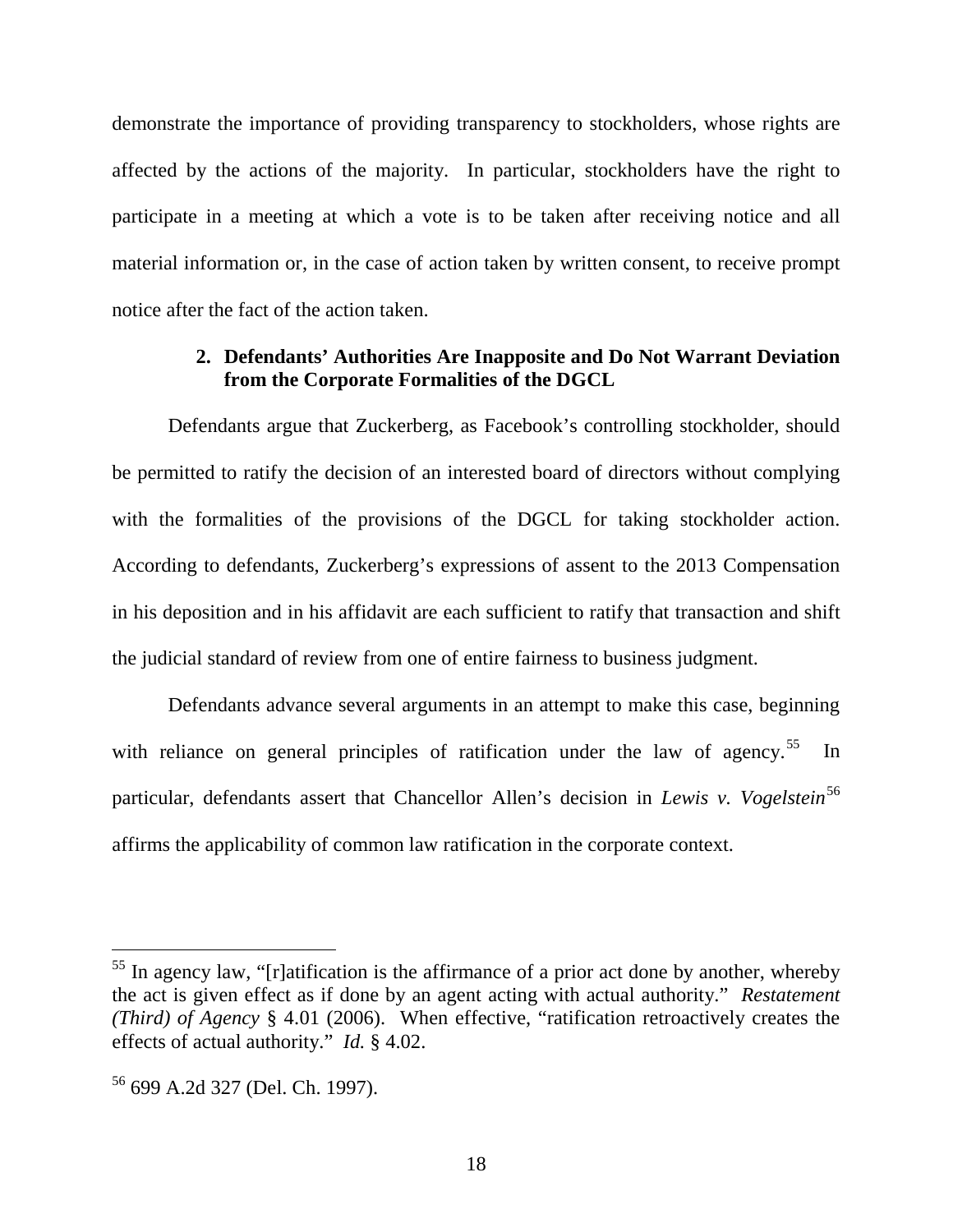In *Vogelstein*, stockholders challenged certain option grants made under a stock option compensation plan for the directors of Mattel, Inc., which plan had been approved by the stockholders of the company at an annual meeting. Because the challenged transaction had been approved at a formal meeting of stockholders, the Court had no occasion to consider the question presented here, to wit, whether assent expressed outside the mechanisms prescribed by the DGCL can form the basis for a valid act of stockholder ratification. The Court's inquiry focused instead on the legal effect of a concededly valid form of stockholder ratification on judicial review of the option grants in question.<sup>[57](#page-19-0)</sup> In analyzing this question, Chancellor Allen explained how "[r]atification is a concept deriving from the law of agency," but went on to elaborate that "[a]pplication of these general ratification principles to shareholder ratification is complicated by three other factors," namely (1) the lack of a single individual acting as principal—a factor not present here, (2) a purpose to demonstrate compliance with fiduciary duties rather than to validate unauthorized conduct, and (3) the existence of the DGCL as a statutory overlay.[58](#page-19-1) The Chancellor commented that these "differences between shareholder

<span id="page-19-0"></span> $57$  After explaining the diverging views on this issue at the time, Chancellor Allen expressed his view that "informed, uncoerced, disinterested shareholder ratification of a transaction in which corporate directors have a material conflict of interest has the effect of protecting the transaction from judicial review except on the basis of waste." 699 A.2d at 336.

<span id="page-19-1"></span><sup>58</sup> *See Lewis v. Vogelstein*, 699 A.2d at 335.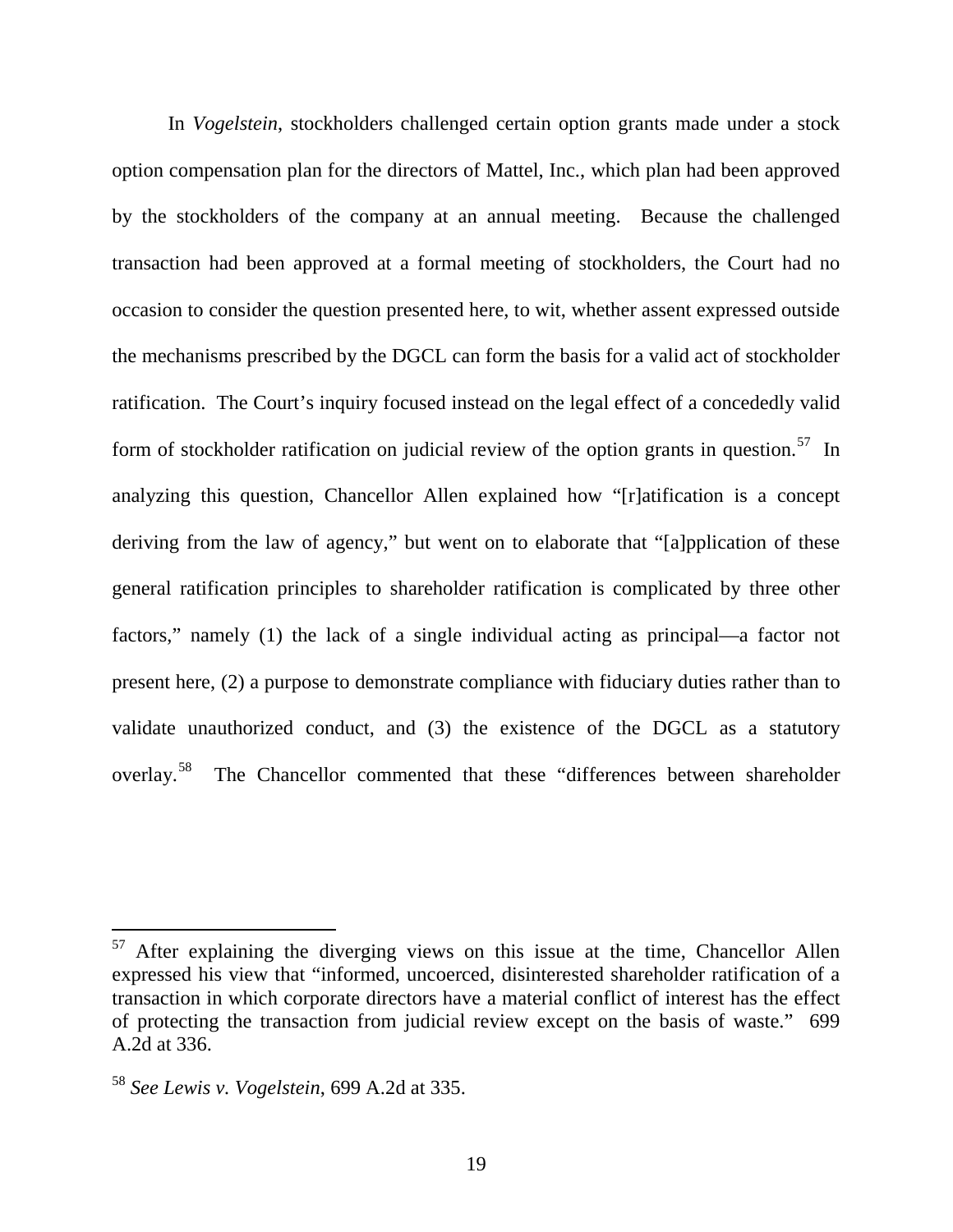ratification of director action and classic ratification by a single principal . . . lead to a difference in the effect of a valid ratification in the shareholder context."<sup>59</sup>

I do not read *Vogelstein* as a wholesale endorsement of importing general principles of common law ratification into the corporate context, as defendants suggest. To the contrary, the decision demonstrates the need to be sensitive to the peculiarities of the corporate context when applying general principles of ratification. To the list of complicating factors Chancellor Allen identified in *Vogelstein*, I would add that deviation from the corporate formalities of the DGCL could lead to (1) imprecision concerning what action has been ratified and whether (when no single controlling stockholder exists) the requisite level of approval has been obtained, and (2) a lack of transparency to nonassenting stockholders. The importance of these factors in the corporate context is discussed further below, in Section II.B.3.

Focusing on ratification in the corporate context, defendants acknowledge that "ratification is commonly achieved through a formal stockholder vote" but argue that "no formal vote is required," citing this Court's decision in the *Mother African Union* case.<sup>[60](#page-20-1)</sup> That decision is of no help to defendants.

In *Mother African Union*, which involved a nonstock corporation, the Court determined that a church had validly disaffiliated from its conference because "the

<span id="page-20-0"></span><sup>59</sup> *Id.*

<span id="page-20-1"></span><sup>60</sup> Defs.' Op. Br. 25 (citing *Mother African Union First Colored Methodist Protestant Church v. Conference of African Union First Colored Methodist Protestant Church*, 1992 WL 83518, at \*3 (Del. Ch. Apr. 22, 1992), *aff'd*, 633 A.2d 369 (Del. 1993)).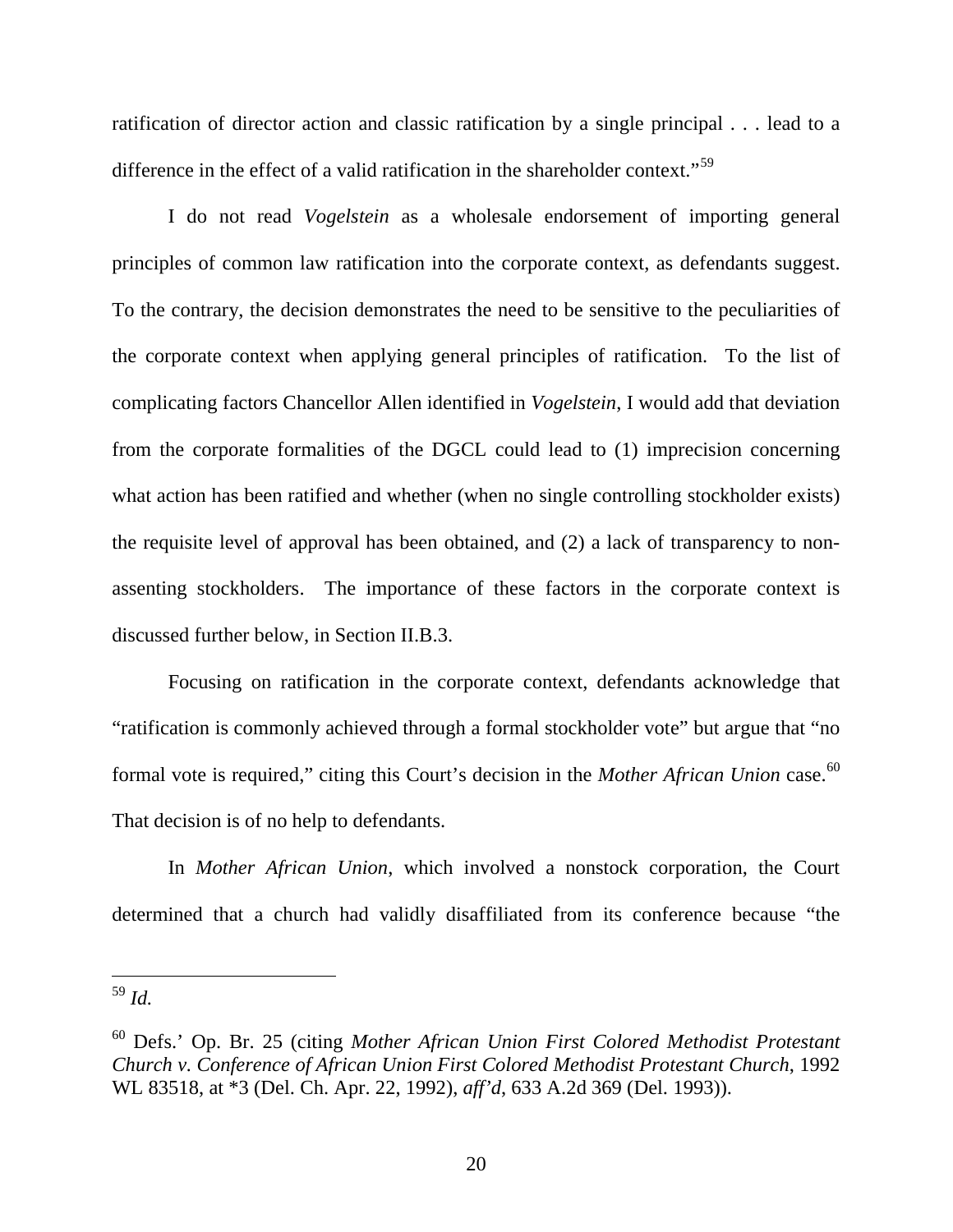plaintiffs [had] established that the membership vote . . . met the requirements of [8 *Del. C.*] § 215(c) and therefore was valid."<sup>61</sup> The Court went on to note that, "[i]n addition, a majority of the [church's] total membership later ratified the membership vote to disaffiliate (although it is not clear whether that was accomplished at a formal meeting called for that purpose)."<sup>62</sup> Because the original vote of the nonstock corporation's members was statutorily valid, ratification was unnecessary and the Court's comment on that subject was dictum. If anything, the Court's parenthetical pause to question whether an act of ratification had taken place at a *formal meeting* suggests that the Court, having found the vote valid on independent grounds, was uncertain whether the ratification would have been effective had it hypothetically been necessary, since the Court did not know whether it had occurred in a *formal* context. *Mother African Union* thus seems to undermine defendants' position more than it helps it.

Next, defendants point to the Delaware Supreme Court's 1943 decision in *Frank v. Wilson & Co.*<sup>[63](#page-21-2)</sup> for the proposition that a stockholder's conduct, including even inaction, may constitute a valid form of stockholder ratification. The form of "ratification" at issue in *Frank*, however, bears no resemblance to the form of ratification at issue here, where the action of one stockholder (Zuckerberg) is being asserted to impact the rights of other stockholders.

<span id="page-21-0"></span><sup>61</sup> *Mother African Union*, 1992 WL 83518, at \*3.

<span id="page-21-1"></span><sup>62</sup> *Id.*

<span id="page-21-2"></span><sup>63</sup> 32 A.2d 277 (Del. 1943).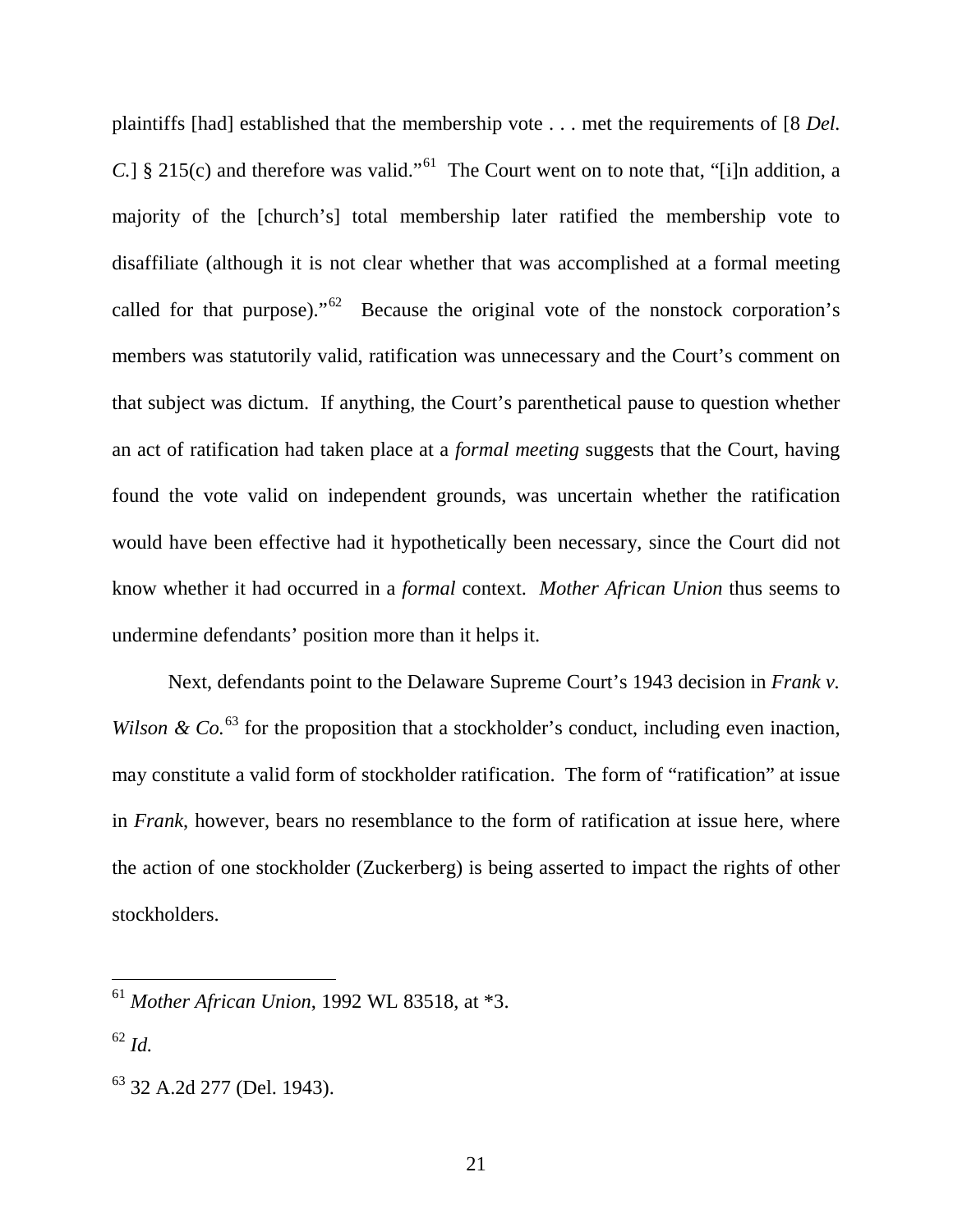In *Frank*, a Class A stockholder (Frank) challenged a recapitalization plan that converted his Class A stock into common stock. The recapitalization plan had been specifically approved at a meeting of stockholders, but Frank did not consent to the plan.[64](#page-22-0) In a previous decision, the Supreme Court found the recapitalization plan to be void insofar as it forced the elimination of accrued past dividends for non-consenting stockholders,<sup>[65](#page-22-1)</sup> thus permitting such stockholders (like Frank) to challenge it on that basis.<sup>[66](#page-22-2)</sup> When Frank sued, however, the Supreme Court, affirming an opinion of the Court of Chancery, held that by virtue of Frank's conduct—his acceptance of common stock dividends "for upwards of two years" as though his Class A stock had been converted—he "must be held to have ratified the conversion of his Class A shares into common shares pursuant to the plan of recapitalization by his voluntary and decisive acts with full knowledge of the facts."<sup>67</sup> Thus, the issue before the Court was whether Frank's conduct precluded him as an equitable matter from being able to assert a claim for relief.

<span id="page-22-0"></span><sup>64</sup> *Id.* at 278-79.

<span id="page-22-1"></span><sup>65</sup> *Keller v. Wilson & Co.*, 190 A. 115, 126 (Del. 1936).

<span id="page-22-2"></span><sup>&</sup>lt;sup>66</sup> Indeed, in a separate suit, the Court of Chancery refused to dismiss the complaint of another dissenting stockholder that had more clearly expressed its intent to challenge the same recapitalization plan and that did not receive common stock dividends. *Bay Newfoundland Co. v. Wilson & Co.*, 4 A.2d 668, 670, 673 (Del. Ch. 1939).

<span id="page-22-3"></span><sup>67</sup> *Frank*, 32 A.2d at 281, 283.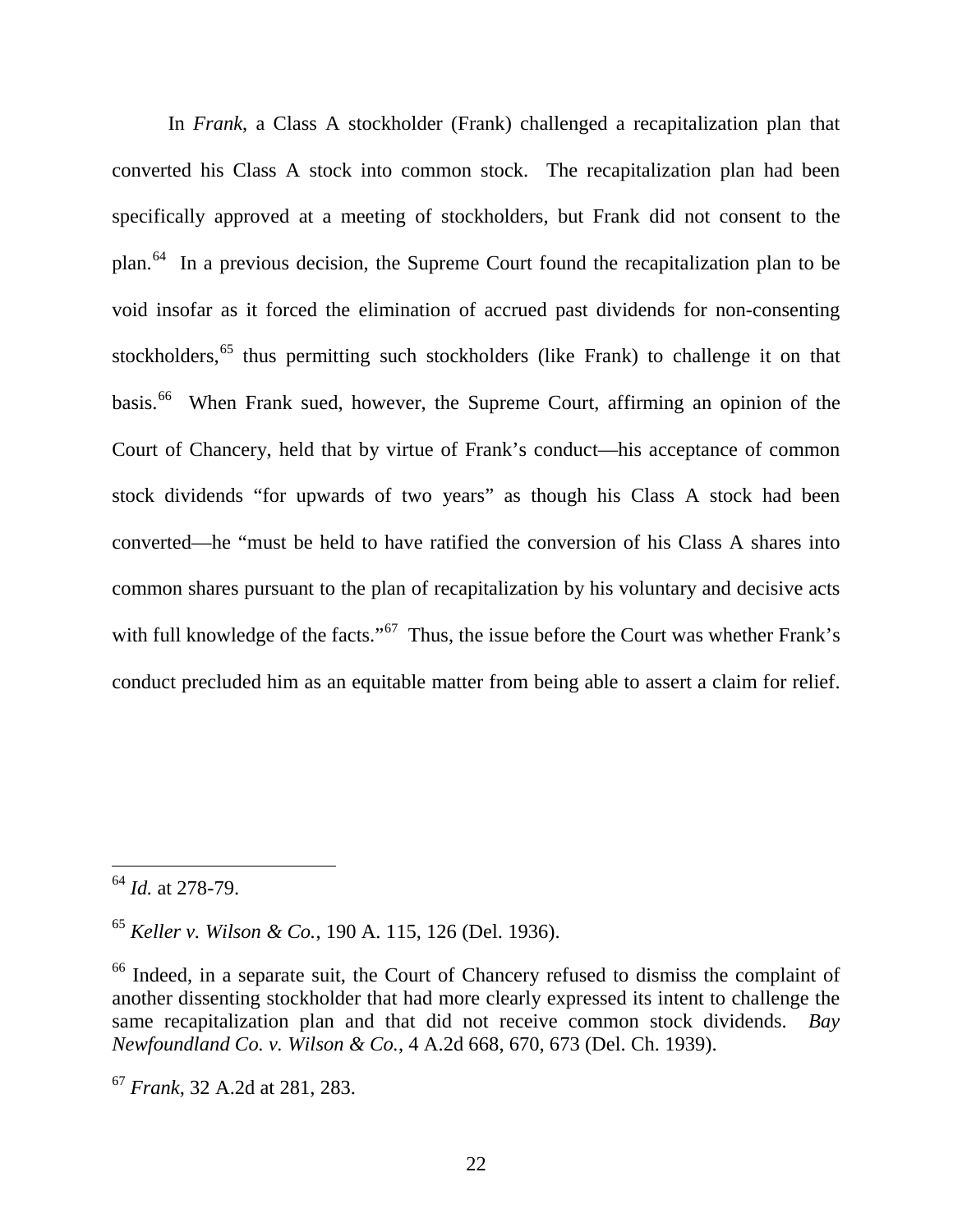Critically, unlike here, the "ratification" found in *Frank* had no impact on the rights of any other stockholder.<sup>[68](#page-23-0)</sup>

Turning to a case involving a limited liability company, defendants cite the Superior Court's decision in *Chantz Enterprises, LLC v. JHL Brighton Design/Decor Center, LLC* for the proposition that ratification may be carried out through affidavits.<sup>[69](#page-23-1)</sup> In *Chantz*, a member of a defunct LLC had attempted to reinstate the LLC's charter and restore it to good standing.<sup>[70](#page-23-2)</sup> Plaintiffs contested the member's ability to do so unilaterally, without the support of the LLC's other members. The Superior Court found that affidavits submitted by other members "prove[d] that [the member] did not unilaterally restore the company to good standing absent his co-members' agreement, and to the extent that it could be argued otherwise, 75% of the membership have now ratified

<span id="page-23-0"></span><sup>68</sup> The Supreme Court in *Frank* noted that the Court of Chancery's decision seemed to be "founded on the doctrine of acquiescence." 32 A.2d at 281. It further recognized that "[a]cquiescence and ratification are closely related," but appears to have chosen to apply the term "ratification" to address Frank's conduct based on the fact that "[a]cquiesence properly speaks of assent by words or conduct during the progress of a transaction, while ratification suggests an assent after the fact." *Id.* at 283. The doctrine of acquiescence recently was defined as a defense that applies when a claimant "has full knowledge of his rights and the material facts and (1) remains inactive for a considerable time; or (2) freely does what amounts to recognition of the complained of act; or (3) acts in a manner inconsistent with the subsequent repudiation, which leads the other party to believe the act has been approved." *Klaassen v. Allegro Dev. Corp.*, 106 A.3d 1035, 1047 (Del. 2014) (holding that former CEO had acquiesced to his removal by his recognition of the removal and his subsequent conduct). Applying the standard articulated in *Klaassen*, the conduct referred to in *Frank* as ratification would appear to be more accurately described today as evidence of acquiescence.

<span id="page-23-1"></span><sup>69</sup> 2010 WL 2642885 (Del. Super. June 30, 2010).

<span id="page-23-2"></span> $70$  *Id.* at \*3.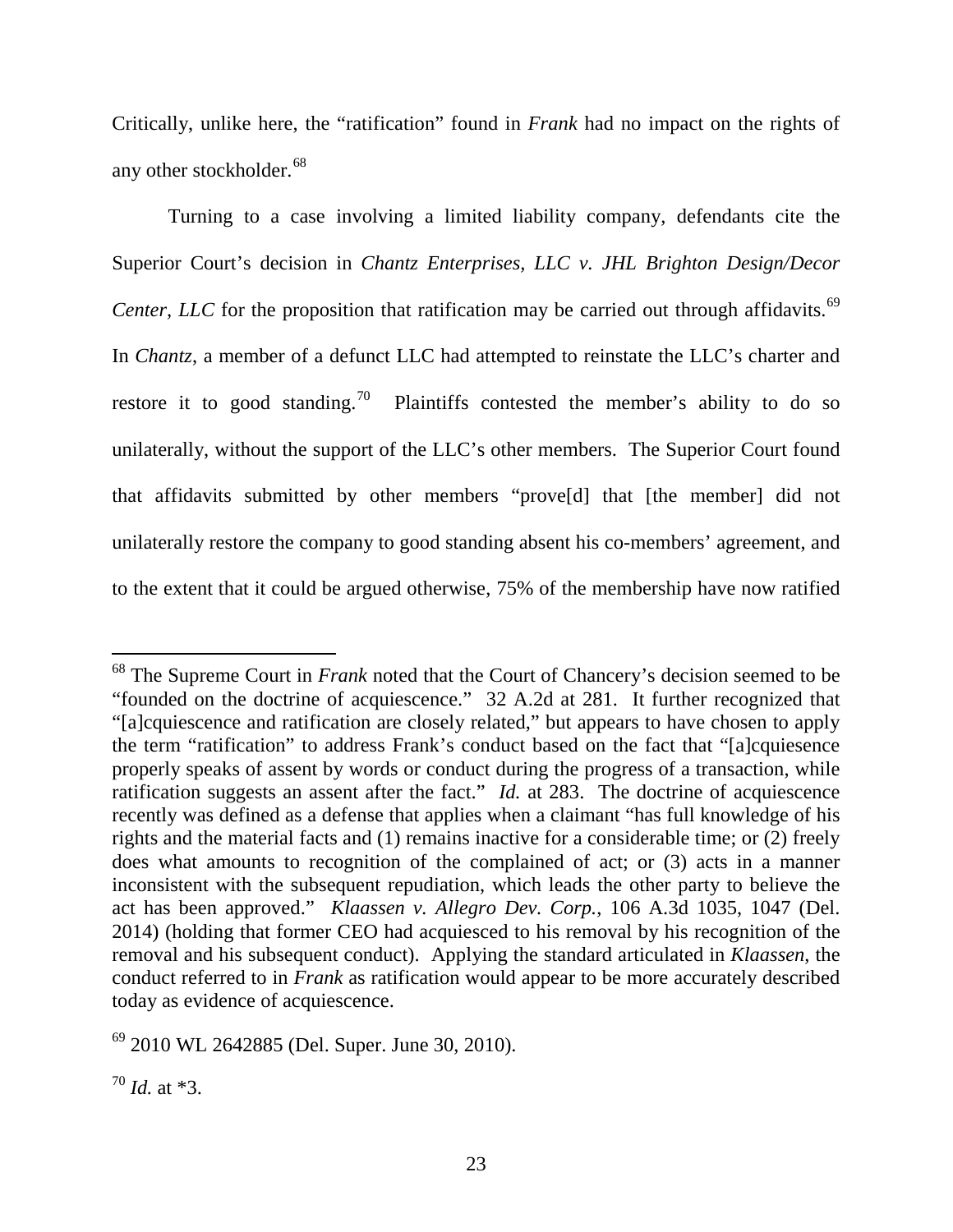that action."[71](#page-24-0) Thus, the Court's primary finding, based on the affidavits submitted, was that a sufficient number of members had formally agreed to reinstate the charter in the first place. The putative act of "ratification" appears to have been at most a secondary consideration stated in dictum.

The Superior Court's reference to ratification has little bearing on this case for two additional reasons. *Chantz* involved the ratification of one LLC member's allegedly unauthorized actions by the other members—in other words, all principals, no agents. It did not involve the situation presently before the Court, where a principal (Zuckerberg as a stockholder) seeks to ratify the actions of the corporation's agents (Facebook's directors). The case is also inapplicable because LLCs have a greater degree of flexibility in privately ordering their affairs than do corporations governed by the DGCL. For instance, by default, LLC members may vote by written or electronic consents without the formalities of DGCL Section  $228$ ,  $72$  and "an LLC's members have wide latitude to craft the members' rights and obligations."<sup>73</sup> As the Supreme Court recently noted, these are stark differences from corporate law that may result in different legal outcomes.[74](#page-24-3)

 $\overline{a}$ 

<span id="page-24-3"></span><sup>74</sup> *See Corwin v. KKR Fin. Holdings LLC*, – A.3d –, 2015 WL 5772262, at \*1 n.3 (Del. Oct. 2, 2015) (noting that "in cases involving [alternative] entities, distinctive arguments

<span id="page-24-0"></span> $17^1$  *Id.* at \*4.

<span id="page-24-1"></span><sup>72</sup> 6 *Del. C.* § 18-302(d).

<span id="page-24-2"></span><sup>73</sup> *Paul v. Del. Coastal Anesthesia*, *LLC*, 2012 WL 1934469, at \*2 (Del. Ch. May 29, 2012).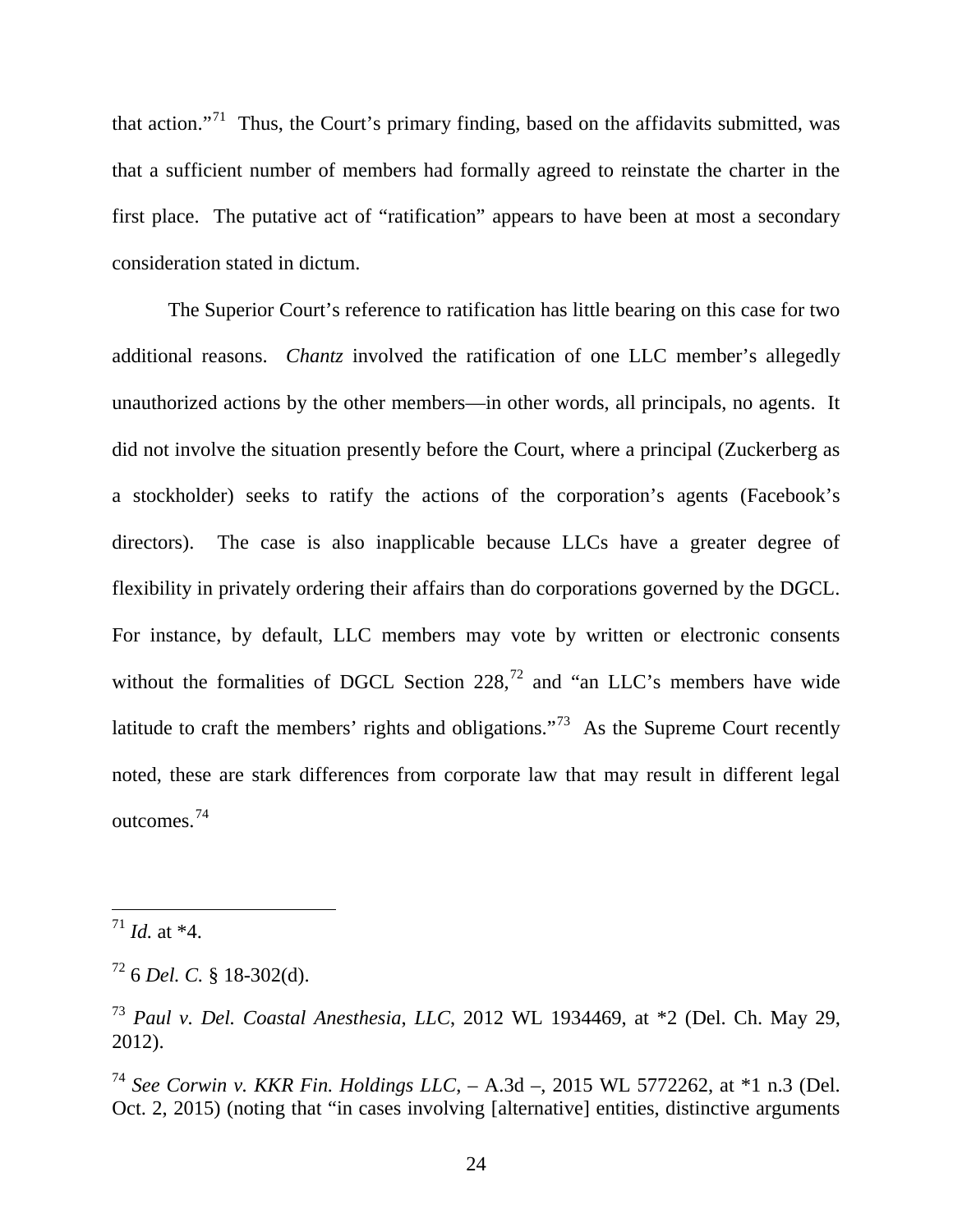Finally, defendants suggest that stockholder acts such as tendering shares serve as an example of less formal ratification.<sup>[75](#page-25-0)</sup> This suggestion is unpersuasive, because expressing approval of the sale of a company by tendering shares is not analogous to stockholder ratification. "Approving" a two-step transaction by tendering a sufficient number of shares in a tender offer is a functional requirement for completing such a transaction. Directors cannot tender stockholders' shares for them, so stockholders are not ratifying the transaction, but effectuating it in the first instance. A stockholder who chooses to sell her shares via a tender offer, moreover, may do so with minimal involvement from directors, due to "the lack of any explicit role in the General Corporation Law for a target board of directors responding to a tender offer.<sup> $,76$  $,76$ </sup> Thus tendering shares bears no meaningful resemblance to a post hoc ratification of directors' actions.

For the reasons explained above, defendants' authorities are inapposite and do not persuade me that it would be sensible to deviate from the formal mechanisms available in the DGCL for expressing stockholder approval when seeking to ratify an action taken by a corporation's directors.

<span id="page-25-1"></span><sup>76</sup> *In re CNX Gas Corp. S'holders Litig.*, 4 A.3d 397, 407 (Del. Ch. 2010).

often arise due to the greater contractual flexibility given to those entities under our statutory law").

<span id="page-25-0"></span><sup>75</sup> *In re Orchid Cellmark Inc. S'holder Litig.*, 2011 WL 1938253, at \*13 (Del. Ch. May 12, 2011); *Matador Capital Mgmt. Corp. v. BRC Holdings, Inc.*, 729 A.2d 280, 294 (Del. Ch. 1998) ("[T]he BRC stockholders are being asked to decide to approve the sale of their corporation as a part of their decision whether or not to tender shares in the first-step tender offer.").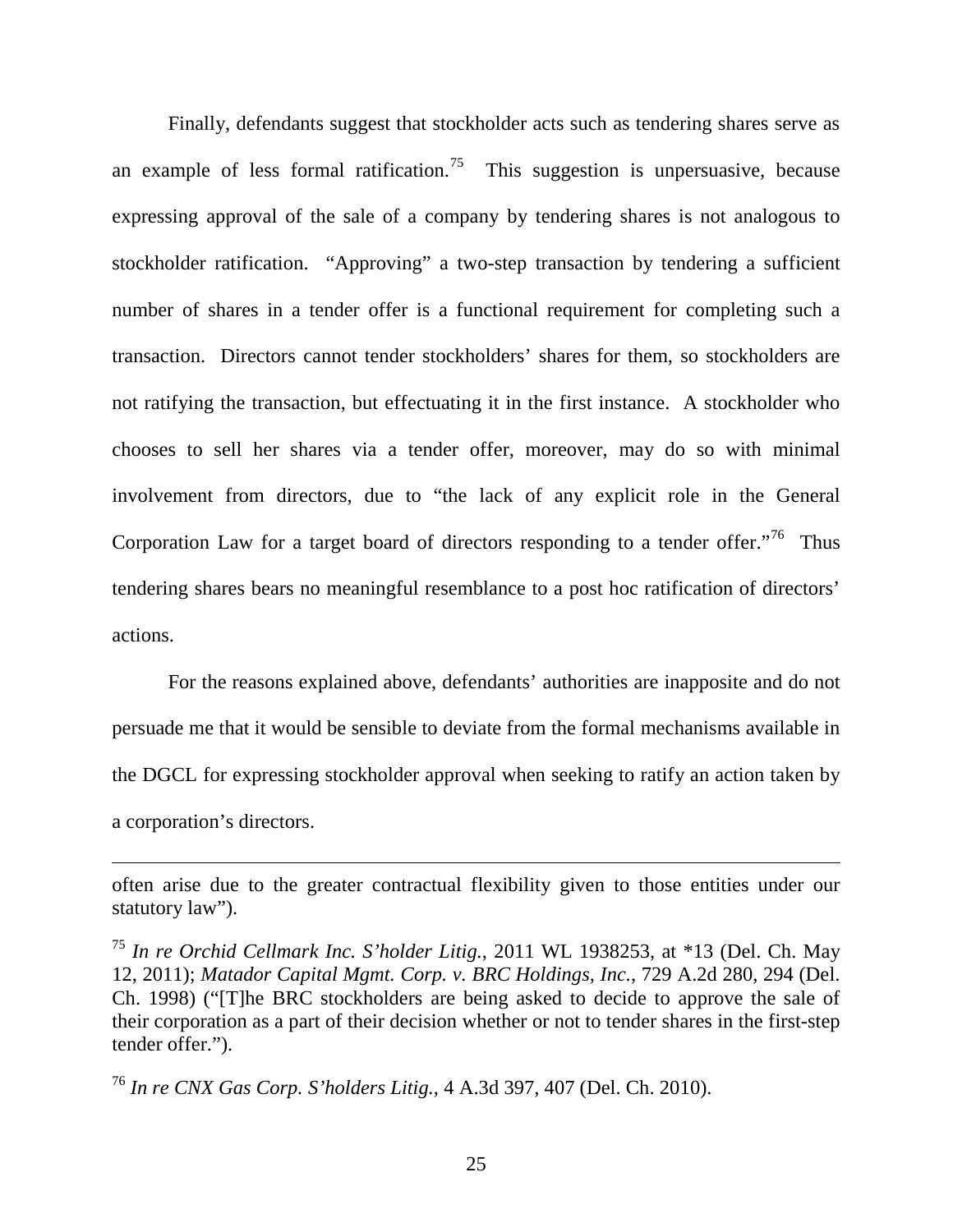# **3. Existing Authority and the Policies Underlying the Stockholder Approval Provisions of the DGCL Suggest that Formalities Must Be Followed to Effectuate Ratification in the Corporate Context**

Defendants observe that there "is no case or statute that requires a stockholder vote or written consent for ratification purposes if the approval of a stockholder majority can be expressed another way."<sup>[77](#page-26-0)</sup> Although no case has been identified that explicitly precludes (or permits) the use of informal means to ratify an act in a case like this, it is notable that many Delaware courts that have used stockholder ratification to apply the business judgment rule or to cure unauthorized conduct, have done so when the act of ratification occurred at a formal meeting of stockholders.<sup>[78](#page-26-1)</sup> More importantly, references

<span id="page-26-0"></span> $77$  Defs.' Reply Br. 7.  $\overline{a}$ 

<span id="page-26-1"></span><sup>78</sup> *See, e.g.*, *Michelson v. Duncan*, 407 A.2d 211, 219 (Del. 1979) (addressing stock option grant that was ratified by stockholders at annual meeting) ("It is the law of Delaware, and general corporate law, that a validly accomplished shareholder ratification relates back to cure otherwise unauthorized acts of officers and directors."); *Sample v. Morgan*, 914 A.2d at 656, 663-64 (rejecting ratification defense for compensation plan ratified by a stockholder vote at annual stockholder meeting, due to allegedly overbroad plan parameters and disclosure failures) ("When uncoerced, fully informed, and disinterested stockholders approve a specific corporate action, the doctrine of ratification, in most situations, precludes claims for breach of fiduciary duty attacking that action."); *Lewis v. Vogelstein*, 699 A.2d at 336 (reviewing compensation plan that was ratified by stockholders at annual meeting) ("In all events, informed, uncoerced, disinterested shareholder ratification of a transaction in which corporate directors have a material conflict of interest has the effect of protecting the transaction from judicial review except on the basis of waste."); *In re Wheelabrator Techs., Inc. S'holders Litig.*, 663 A.2d 1194, 1198, 1203 (Del. Ch. 1995) (addressing approval of merger at special stockholders meeting) ("Approval by fully informed, disinterested shareholders pursuant to  $§ 144(a)(2)$  invokes the business judgment rule . . . .") (internal quotation marks omitted); *Lewis v. Hat Corp. of Am.*, 150 A.2d 750, 753 (Del. Ch. 1959) (addressing ratification by vote at a special meeting of stockholders) ("It is clearly established in Delaware that stockholder ratification of corporate action which is not per se void renders such action immune from minority stockholder attack . . . ."); *Gerlach v. Gillam*, 139 A.2d 591, 593 (Del. Ch. 1958) (also addressing ratification by vote at a special meeting of stockholders)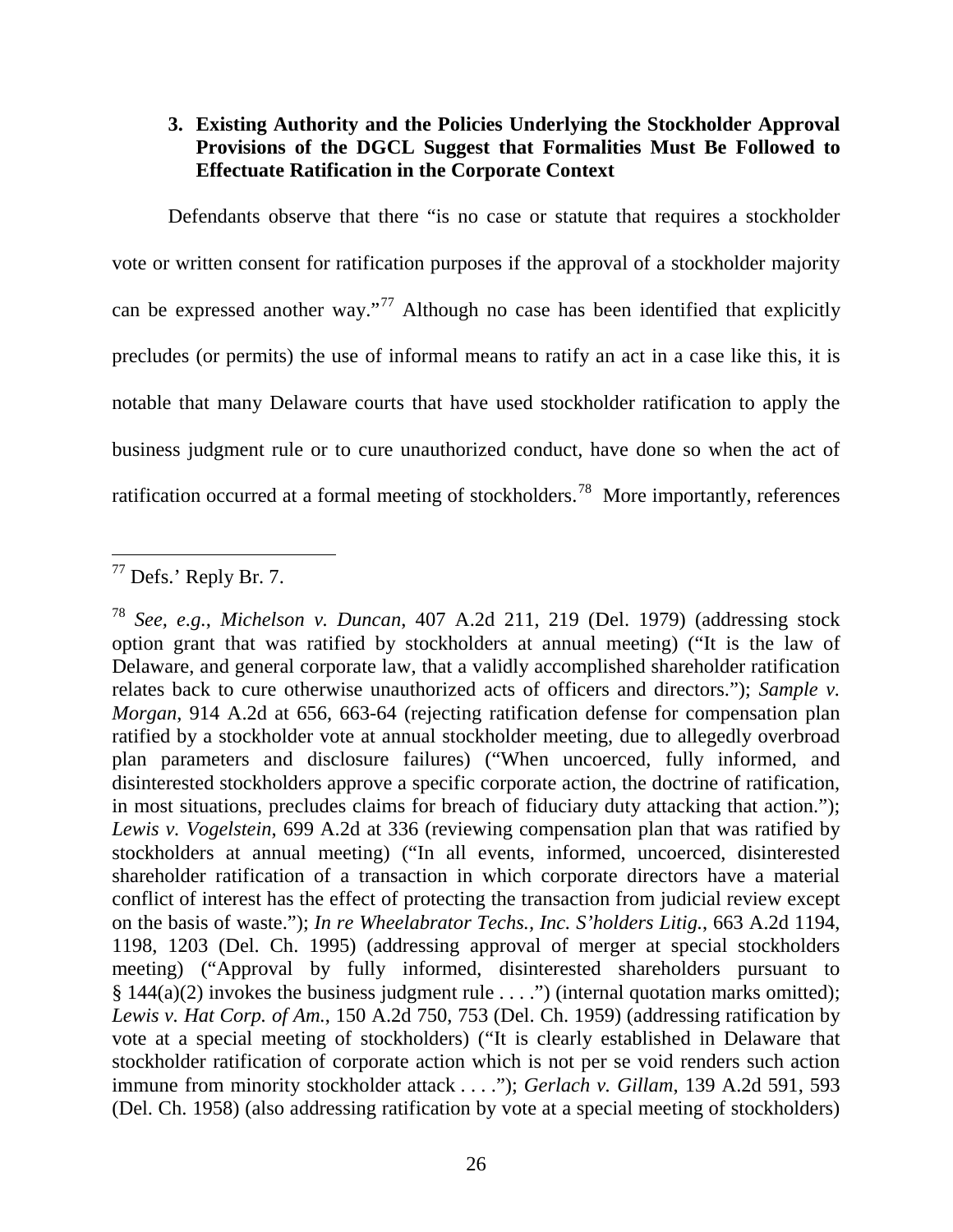in existing case law to ratification in the context of a stockholder "vote," as well as policy considerations underlying the provisions of the DGCL for taking stockholder action, support the conclusion that adherence to formalities should be required in this context.

One foundational case is *Gantler v. Stephens.* [79](#page-27-0) As the Supreme Court recently noted, *Gantler* is "a narrow decision focused on defining a specific legal term, 'ratification.'"[80](#page-27-1) In *Gantler*, the Supreme Court held that the scope of "the shareholder ratification doctrine must be limited . . . to circumstances where a fully informed shareholder vote approves director action that does *not* legally require shareholder approval in order to become legally effective."[81](#page-27-2) In my view, *Gantler*'s use of the phrase "fully informed shareholder *vote*" in defining the concept of ratification was deliberate and was not intended to mean something less formal than an actual stockholder vote (or an action by written consent in lieu thereof). $82$ 

<sup>(&</sup>quot;[W]here a majority of fully informed stockholders ratify action of even interested directors, an attack on the ratified transaction normally must fail.").

<span id="page-27-0"></span><sup>79</sup> *Gantler v. Stephens*, 965 A.2d 695 (Del. 2009).

<span id="page-27-1"></span><sup>80</sup> *Corwin v. KKR*, 2015 WL 5772262, at \*5.

<span id="page-27-2"></span><sup>81</sup> *Gantler*, 965 A.2d at 713.

<span id="page-27-3"></span><sup>82</sup> *Cf.* J. Travis Laster, *The Effect of Stockholder Approval on Enhanced Scrutiny*, 40 Wm. Mitchell L. Rev. 1443, 1445 (2014) (discussing *Gantler* and noting that a stockholder or other second decision maker can "ratify the original decision by agreeing *formally* with the first decision maker") (emphasis added). Notably, Justice Jacobs, who wrote the opinion in *Gantler*, was the same jurist who as a Vice Chancellor decided the *Mother African Union* case, which, as discussed above, implied the need for a "formal meeting" to effectuate a ratification.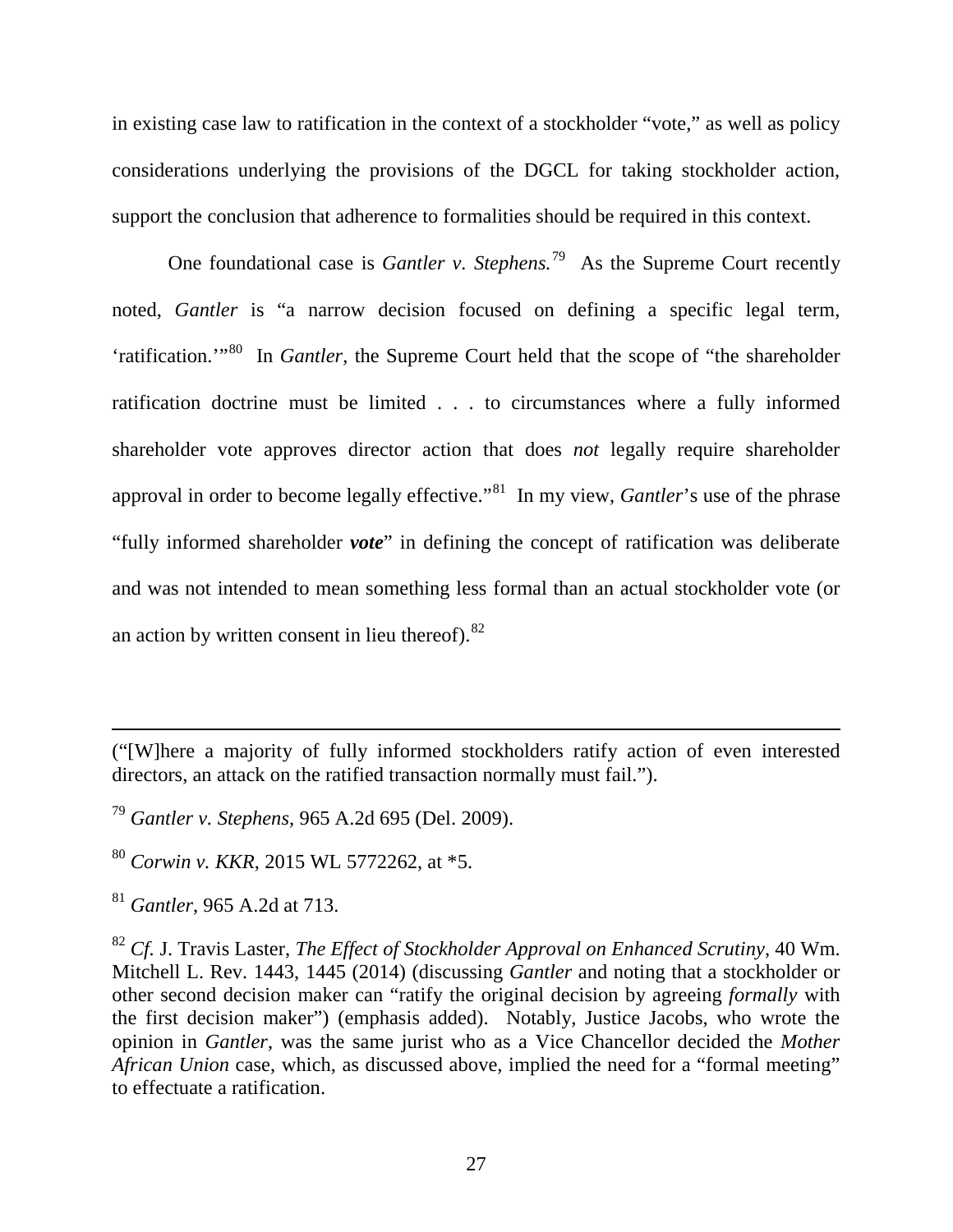Recently, in *Corwin v. KKR*, which confirmed that stockholder approval from a statutorily required vote can be used to invoke the business judgment rule the same way an approval from a voluntary vote can, the Supreme Court again used specific voting language to explain the doctrine of ratification in the corporate context.<sup>83</sup> Specifically, the Supreme Court stated that "the doctrine applies only to fully informed, uncoerced stockholder votes," thereby implicitly excluding less formal methods of stockholder approval.[84](#page-28-1) 

Another example is 8 *Del. C.* § 144(a)(2), which prevents the voiding of a director's interested transaction if the "transaction is specifically approved in good faith by vote of the stockholders."<sup>85</sup> In describing that process, this Court stated in *Wheelabrator* that "*[a]pproval* by fully informed, disinterested shareholders pursuant to § 144(a)(2) invokes the business judgment rule and limits judicial review to issues of gift

<span id="page-28-0"></span><sup>83</sup> *Corwin v. KKR*, 2015 WL 5772262, at \*6.

<span id="page-28-1"></span><sup>84</sup> *See id.*

<span id="page-28-2"></span><sup>85</sup> The *Fletcher Cyclopedia of the Law of Corporations* similarly states that, as a matter of general corporate law doctrine, ratification takes place at a stockholder meeting. *See*  3 William Meade Fletcher, *Fletcher Cyclopedia of the Law of Corporations* § 982, at 626-27 (perm. ed., rev. vol. 2010) ("The [interested] transaction may be ratified by a majority of the shareholders at a meeting of the shareholders, or by all the shareholders independent of any meeting, and a contract made by the directors of a corporation, which was either authorized or subsequently ratified by a majority vote of the shareholders in a meeting regularly assembled, is not affected by the fact that one or more of the directors had an interest in such contract other than as shareholders in the corporation."); *id.* § 979, at 618-20 ("The parties asserting the defense of shareholder ratification have the burden of proving the *vote* was an informed one and that there was full disclosure.") (emphasis added).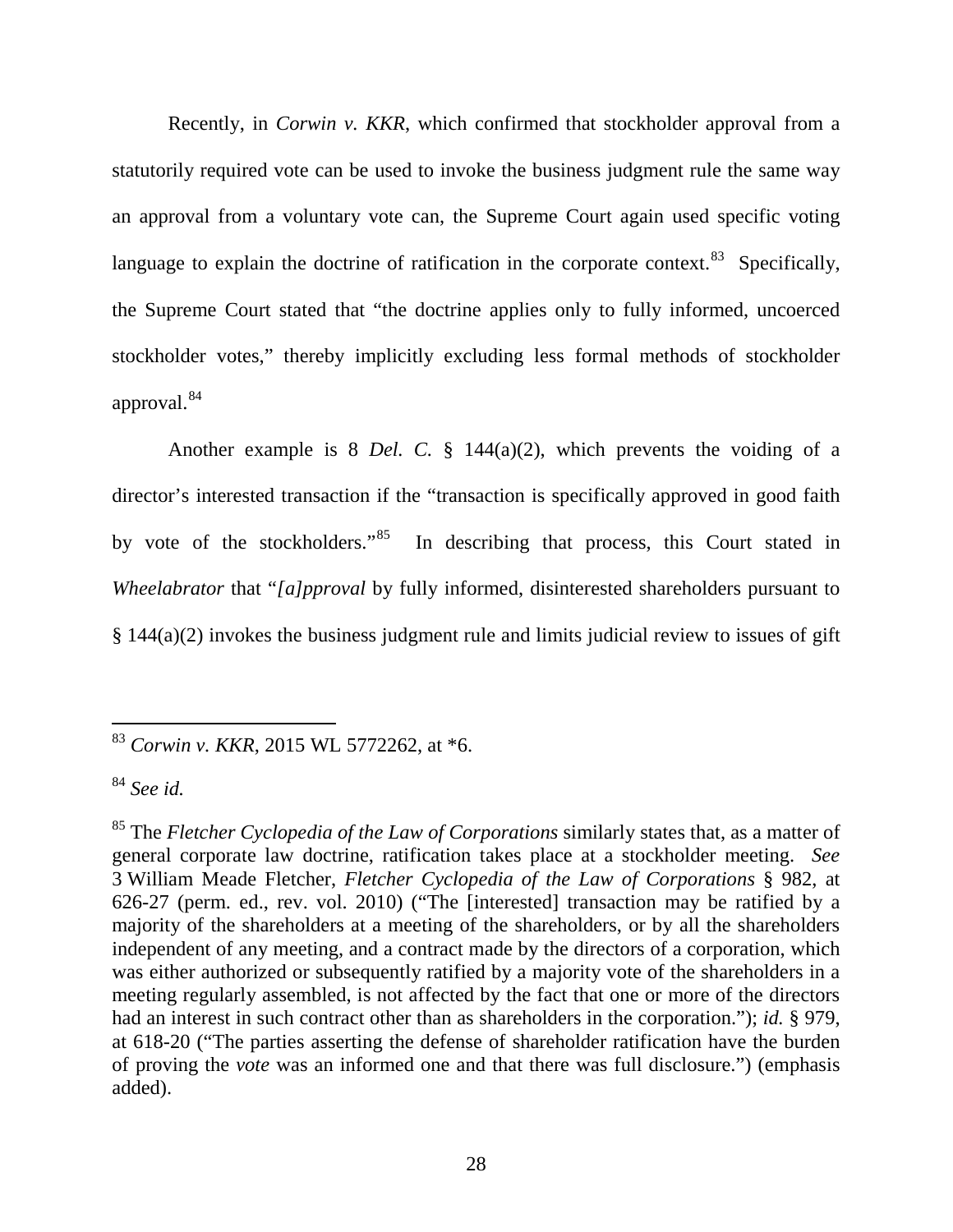or waste with the burden of proof upon the party attacking the transaction."<sup>[86](#page-29-0)</sup> Although the statutory language plainly refers to the need for a "vote of the stockholders," *Wheelabrator* simply uses the word *approval* to indicate this formal requirement, suggesting again that Delaware courts naturally assume that stockholder approval requires adherence to formalities.<sup>[87](#page-29-1)</sup>

Precedent also suggests that compliance with statutory formalities is necessary even for an individual controlling stockholder. In *Ravenswood Investment Co., L.P. v. Winmill & Co., Inc., for example, this Court scrutinized the written consent of an* individual controlling stockholder (who held *all* of the voting power in the company) to approve a stock plan that would have been invalid without stockholder approval.<sup>88</sup> A holder of non-voting stock sought to invalidate the written consent for failing to comply with Section 228 because the consent was only dated with a single pre-printed "as of" date, suggesting a date of effectiveness, rather than with an individual signature date for the controlling stockholder.<sup>89</sup> Although the Court ultimately upheld the consent because

<span id="page-29-0"></span><sup>86</sup> *In re Wheelabrator*, 663 A.2d at 1203 (emphasis added) (internal quotation marks omitted).

<span id="page-29-1"></span> $87$  In the analogous context of Section 144(a)(1), which allows for approval of interested transactions by fully informed, disinterested directors, this Court has suggested that such approval must occur at a formal meeting of directors. *See Lewis v. Fuqua*, 502 A.2d 962, 970 (Del. Ch. 1985) (noting party's concession that 8 *Del. C.* § 144 did not apply because "the approval did not take place at a formal Board meeting or necessarily after full disclosure of all material facts").

<span id="page-29-2"></span><sup>88</sup> 2013 WL 6228805, at \*1 (Del. Ch. Nov. 27, 2013).

<span id="page-29-3"></span><sup>89</sup> *Id.*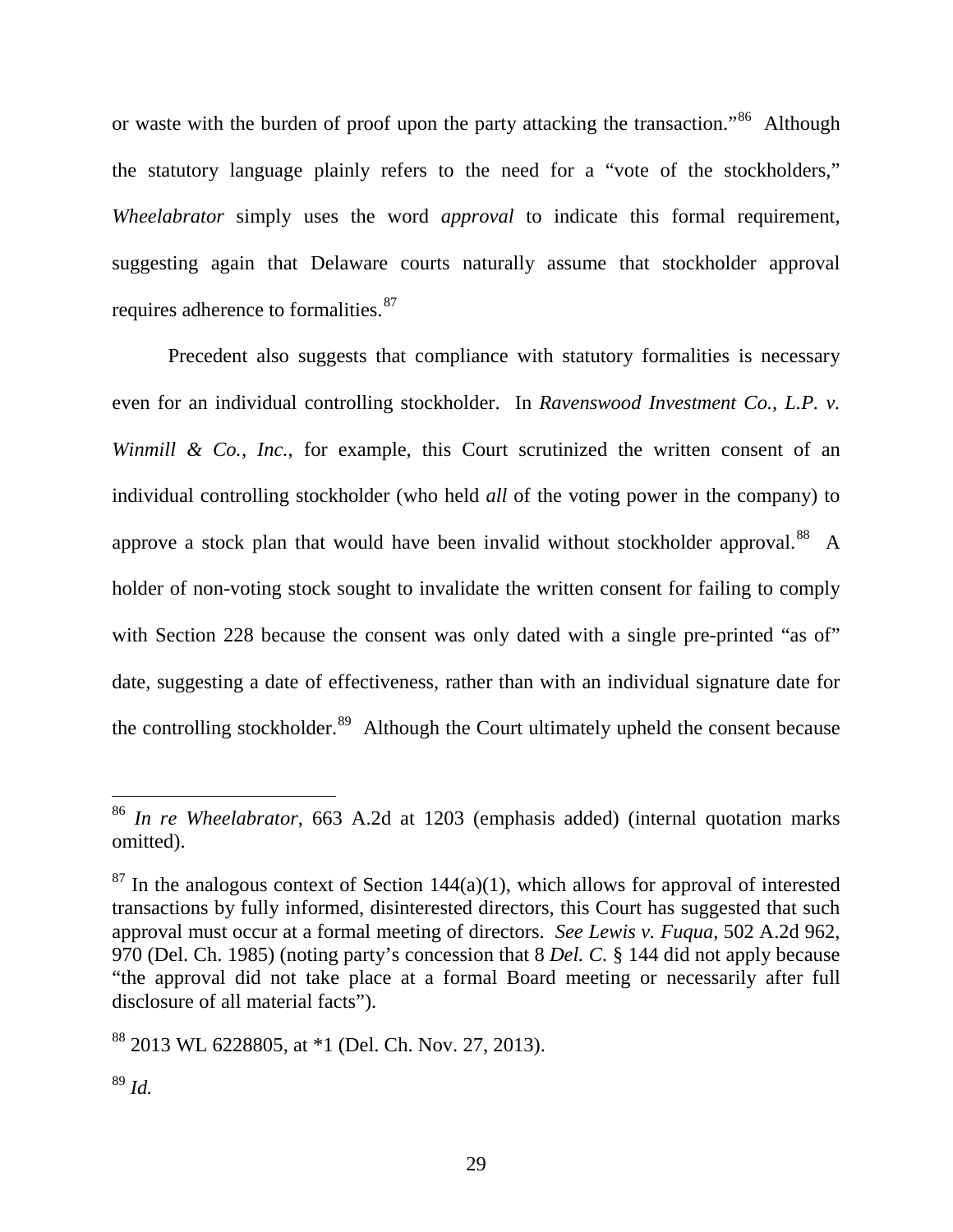one reading of it suggested compliance with the technical requirements of Section 228, the Court's close scrutiny demonstrates that compliance with formalities was imperative even when there was no question concerning the wishes of the sole voting stockholder.<sup>[90](#page-30-0)</sup>

In my opinion, the policies underlying the DGCL provisions governing the taking of stockholder action further support the conclusion that stockholders—including controlling stockholders like Zuckerberg—must observe statutory formalities when seeking to ratify director action. Doing so will avoid ambiguity and misinterpretation by ensuring that actions taken by stockholders are defined with precision and—where a single controlling stockholder is not present—that the requisite level of approval was obtained, and will promote transparency for the benefit of all stockholders. As the Delaware Supreme Court recently stated, "[c]ertainty and efficiency are critical values when determining how stockholder voting rights have been exercised."<sup>[91](#page-30-1)</sup>

Defendants contend that formal processes such as a stockholder vote or a written consent can be convenient methods of ratification for groups of stockholders, who may suffer from collective action difficulties, but that they are not necessary for a controlling stockholder whose will can be clearly expressed without formalities. They argue that permitting many sorts of acts to constitute ratification poses no problem of imprecision, because "[b]y virtue of his voting control, Mr. Zuckerberg can be the singular voice of

<span id="page-30-0"></span><sup>90</sup> *See id.* at \*2.

<span id="page-30-1"></span><sup>91</sup> *Crown EMAK Partners, LLC v. Kurz*, 992 A.2d 377, 395 (Del. 2010) (dispute over election of directors).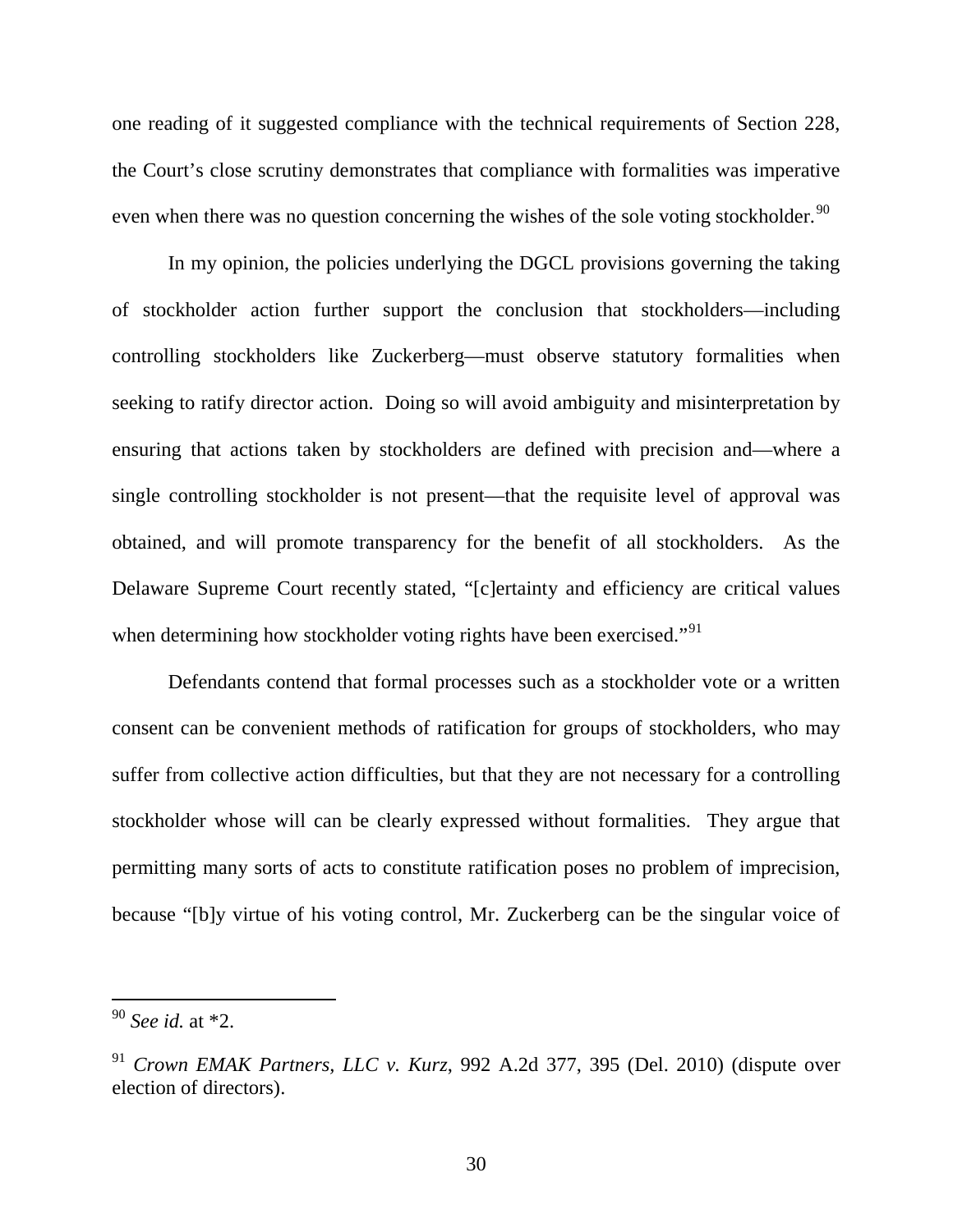Facebook's stockholders . . . ."<sup>92</sup> I disagree. Although an affidavit is a relatively formal expression, once the statutory framework is removed, the possibilities for ambiguity in expressing approval are seemingly limitless—if affidavits are sufficient, what about meeting minutes, press releases, conversations with directors, or even "Liking" a Facebook post of a proposed corporate action? $93$  Such an approach would require directors, stockholders, and courts to engage in the inefficient exercise of divining the intentions of a controlling stockholder, and would cut away at the certainty and precision that make the formalities of stockholder meetings or statutorily compliant written consents beneficial.

Zuckerberg's deposition testimony illustrates the problem. Discussing Facebook's board of directors, Zuckerberg testified that "[t]hese are the people who I want . . . and who I think will serve the company best, and I think that the compensation plan that we have is doing its job of attracting and retaining them over the long term."<sup>94</sup> It is far from clear that Zuckerberg intended that statement to be a definitive ratification of a specific corporate act. The year of the compensation in question is not mentioned, and Zuckerberg provides no language indicating final approval of a past compensation act. Yet the defendants assert that Zuckerberg's deposition testimony constitutes an

<span id="page-31-0"></span> $92$  Defs.' Reply Br. 8.

<span id="page-31-1"></span><sup>93</sup> *See Definition of Facebook "Like" Button*, WhatIs.com Glossary, http://whatis.techtarget.com/definition/Facebook-Like-button (last visited Oct. 27, 2015).

<span id="page-31-2"></span><sup>94</sup> Defs.' Reply Br. 9-10 (quoting Zuckerberg Dep. 63:7-11).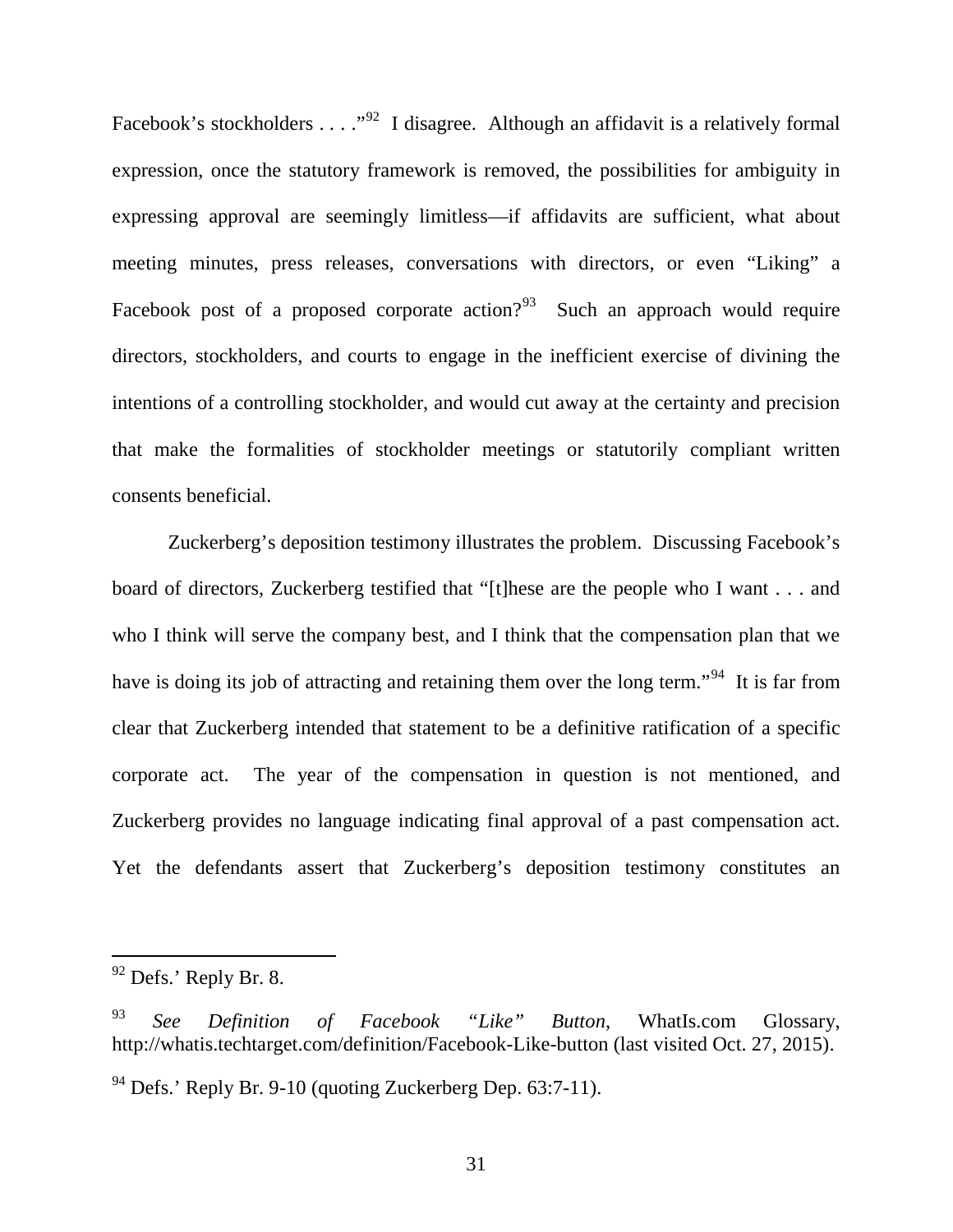independent act of ratification.<sup>[95](#page-32-0)</sup> After a controlling stockholder is no longer affiliated with the corporation, moreover, the problems of ambiguity and the potential for misinterpretation are compounded because the source of the ratifying act may no longer be available to explain what precisely was intended.

Failing to adhere to corporate formalities to effect stockholder ratification also impinges on the rights of minority stockholders. In traditional agency relationships, a single principal's ratification of an agent's conduct comes at a cost to that principal only. But in the corporate context, the ratification decisions of a controlling stockholder affect the minority stockholders. Although minority stockholders have no power to alter a controlling stockholder's binding decisions absent a fiduciary breach, they are entitled to the benefits of the formalities imposed by the DGCL, including prompt notification under Section  $228(e)$ .<sup>[96](#page-32-1)</sup> This requirement promotes transparency and enables minority stockholders to stay abreast of corporate decision-making and maintain the accountability of boards of directors and controlling stockholders. In this vein, this Court has commented that the written consent procedure keeps minority stockholders' voting rights

<span id="page-32-0"></span><sup>&</sup>lt;sup>95</sup> Defs.' Reply Br. 9 (referring to both Zuckerberg's deposition statement and his affidavit as specific approvals); *id.* at 4 (noting that defendants "rely exclusively" upon Zuckerberg's deposition and affidavit to establish ratification). Zuckerberg's affidavit, which states that he "approve<sup>[s]</sup> of all 2013 equity awards to Facebook's Non-Executive Directors," does not suffer from such problems of ambiguity, although "approving of" an action is less definitive than simply "approving" it. *See* Zuckerberg Aff. ¶ 10.

<span id="page-32-1"></span><sup>96</sup> 8 *Del. C.* § 228(e) ("Prompt notice of the taking of the corporate action without a meeting by less than unanimous written consent shall be given to those stockholders or members who have not consented in writing and who, if the action had been taken at a meeting, would have been entitled to notice of the meeting . . . .").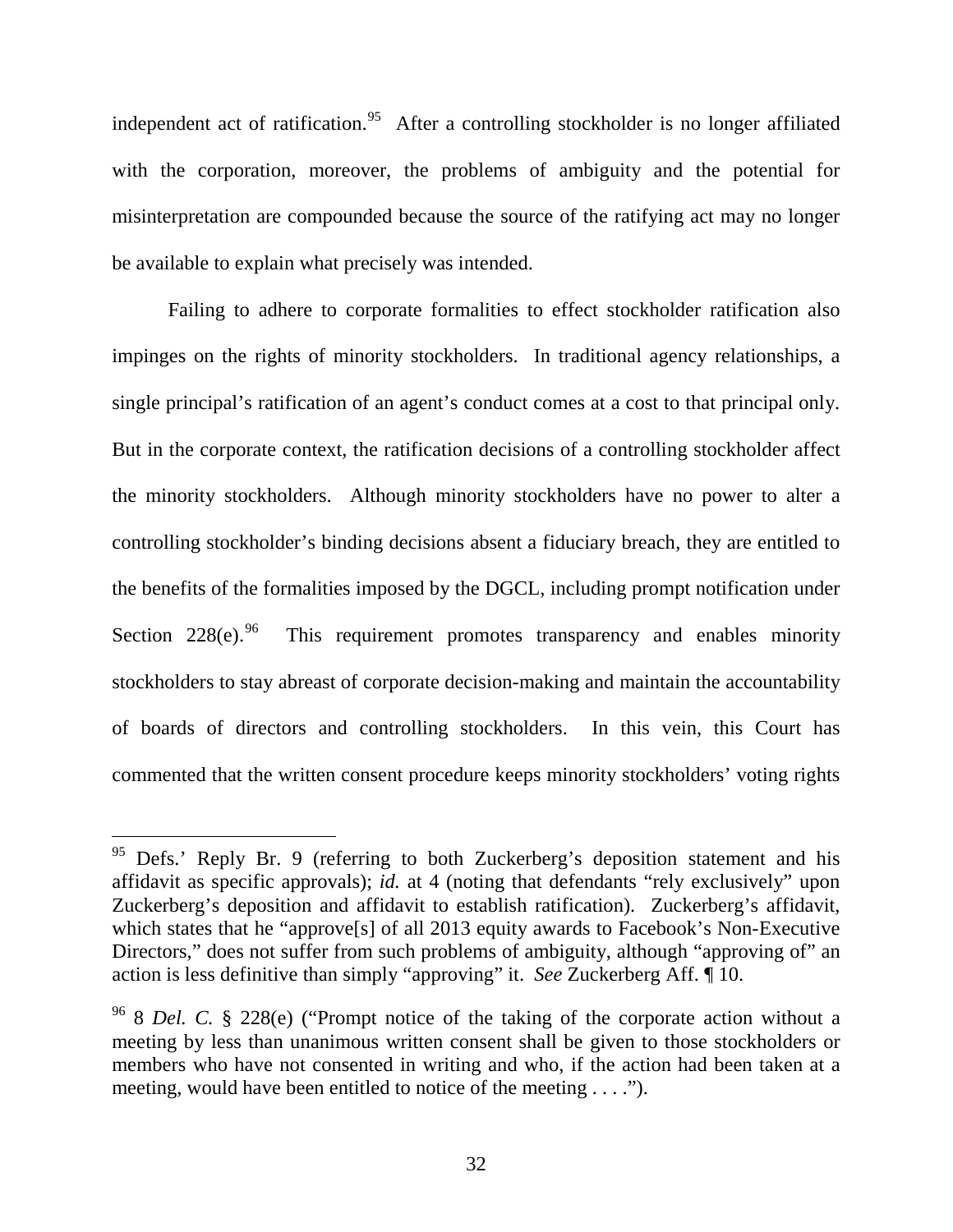intact, even if those rights are rendered moot when a majority stockholder executes a decision.[97](#page-33-0) 

It is therefore of no moment that Zuckerberg undisputedly controls Facebook. Although he can outvote all other stockholders and thus has the power to effect any stockholder action he chooses, he still must adhere to corporate formalities (and his fiduciary obligations) when doing so, because his rights as a stockholder are no greater than the rights of any other stockholder—he simply holds more voting power. Consequently, just as a majority *group* of stockholders must follow the requirements of Section 228 in fairness to the minority stockholders, a single holder of a majority of voting power must do so as well.

Defendants offer no policy rationale to explain why a controlling stockholder need not adhere to the rules of stockholder meetings or Section 228 for ratification specifically, as opposed to corporate action generally. They do not explain whether ratification should require less formality than other stockholder actions, and if it should, why. In my view, since ratification can shield the transactions of interested directors and provide them authorization to take sweeping action, it is equally as powerful a tool as any other direct stockholder action. If Zuckerberg does not need to provide written consents to ratify the 2013 Compensation, why require written consents for any other action he takes? Such a

<span id="page-33-0"></span><sup>97</sup> *Matulich v. Aegis Commc'ns Grp., Inc.*, 2007 WL 1662667, at \*6 (Del. Ch. May 31, 2007), *aff'd*, 942 A.2d 596 (Del. 2008) ("The purpose of written consent is not to invalidate the voting rights of minority shareholders, but rather to spare a corporation the expense of otherwise unnecessary corporate formalities. A shareholder's entitlement to vote does not disappear when a majority shareholder exercises a right to written consent. What disappears is the need for the corporation to deal administratively with that vote.").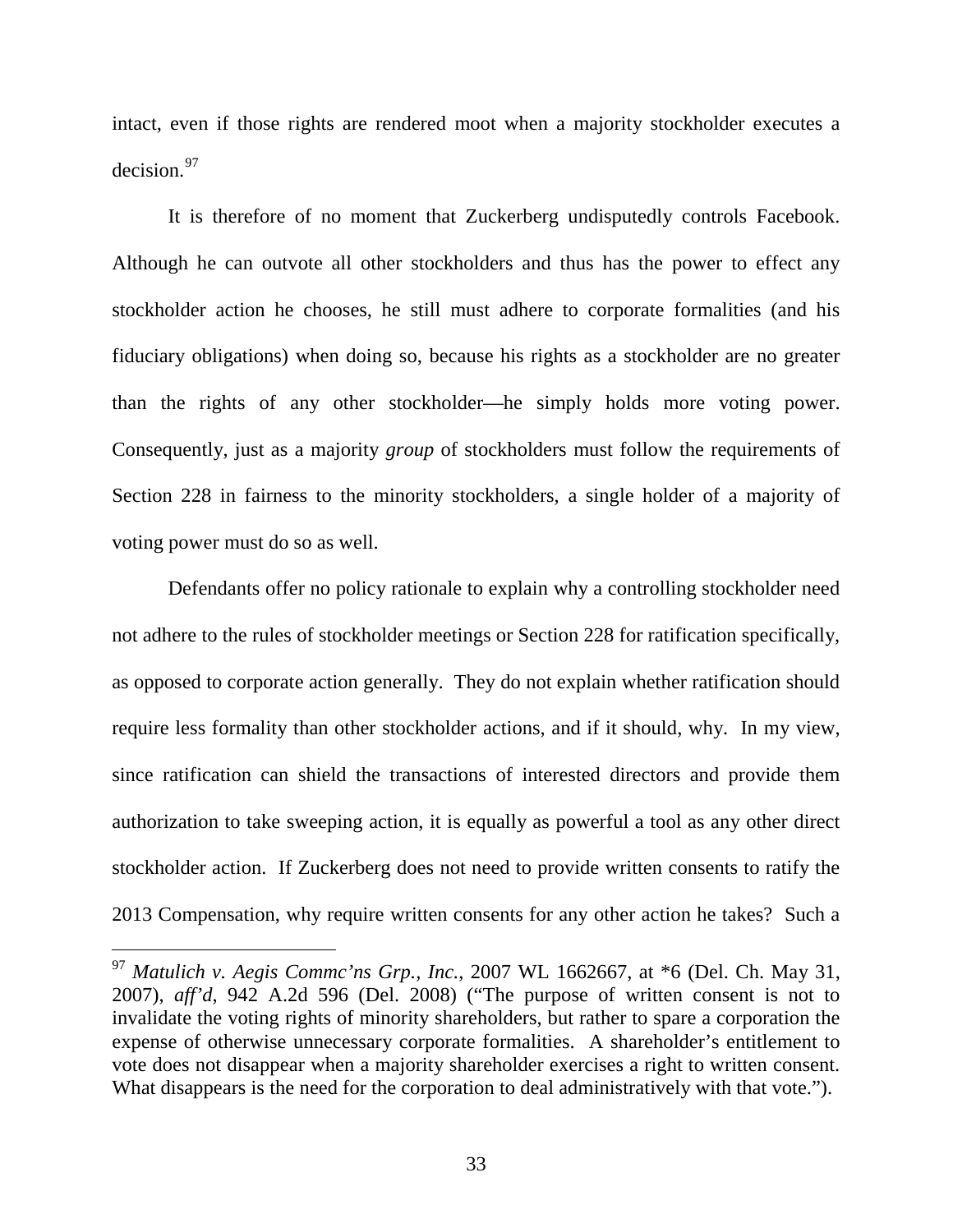regime would essentially negate most requirements under Delaware law to notify stockholders of meaningful events.

Balanced against the informational costs of a less formal system of stockholder approval are the financial costs of formalities. Defendants argue that Facebook chose to avoid "the added expense of a stockholder vote or action by written consent" since it was not obliged to follow those legal requirements when securing Zuckerberg's ratification.<sup>[98](#page-34-0)</sup> But Section 228 already serves as a convenient method of avoiding the expense of a stockholder vote. Although its requirements are strictly construed, they are not numerous or burdensome. Indeed, the burden and expense of this litigation undoubtedly dwarf the burden of Zuckerberg signing an appropriate form of consent in this case. In any event, regardless of whether Section 228 may be more or less costly than informal alternatives in a particular situation, Zuckerberg may not opt out of the procedures by which stockholders may take corporate action in favor of a less formal method of his choosing.

#### \* \* \* \* \*

For the reasons stated above, I hold that stockholder ratification of an interested transaction, so as to shift the standard of review from entire fairness to the business judgment presumption, cannot be achieved without complying with the statutory formalities in the DGCL for taking stockholder action. Consequently, neither Zuckerberg's affidavit nor his deposition testimony ratified the Facebook board's decision to approve the 2013 Compensation, which decision remains subject to entire

<span id="page-34-0"></span> $98$  Defs.' Reply Br. 9 n.8.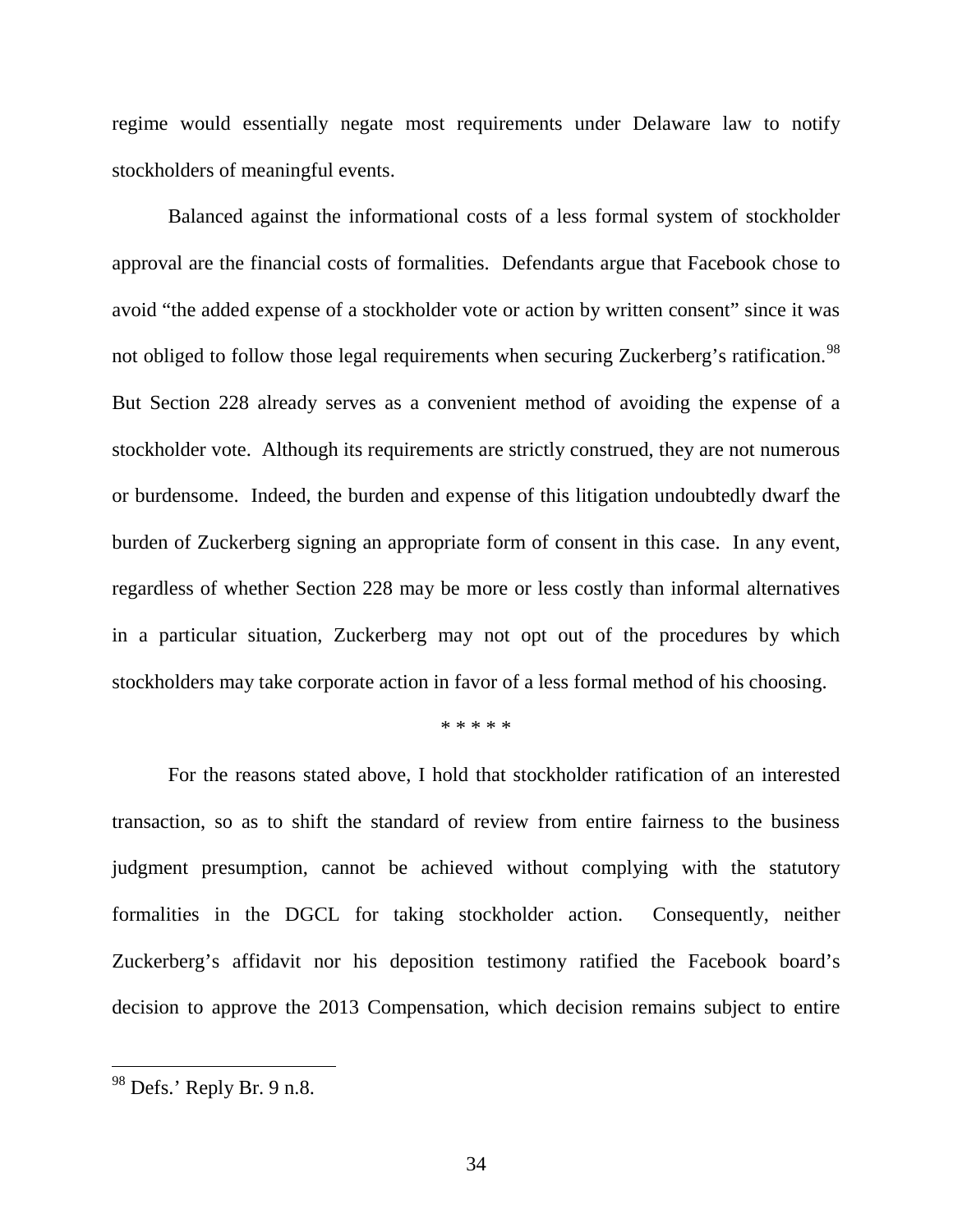fairness review because a majority of the board was personally interested in that transaction.

The entire fairness standard of review requires defendants to establish that the "transaction was the product of both fair dealing and fair price."[99](#page-35-0) Because defendants relied solely on a ratification defense, they did not attempt to produce evidence of entire fairness sufficient to show an entitlement to judgment as a matter of law, nor have they demonstrated that there is no genuine issue of material fact as to the entire fairness of the 2013 Compensation. I therefore deny their motion for summary judgment as to Count I.

### **C. Count III: Unjust Enrichment**

Plaintiff asserts in Count III that defendants were unjustly enriched by the 2013 Compensation, which they received as a result of the alleged breaches of their fiduciary duties. Defendants move for summary judgment on this count as well.

A claim for unjust enrichment requires "(1) an enrichment, (2) an impoverishment, (3) a relation between the enrichment and impoverishment, (4) the absence of justification, and (5) the absence of a remedy provided by law."<sup>100</sup> In arguing for summary judgment, defendants rely entirely on the principle that, if plaintiff's claim for breach of fiduciary duty fails, his claim for unjust enrichment on the basis of such breach must fail as well.<sup>101</sup> The corollary to that argument plays out here. If defendants' sole

<span id="page-35-0"></span><sup>99</sup> *Cede & Co. v. Technicolor, Inc.*, 634 A.2d 345, 361 (Del. 1993).

<span id="page-35-1"></span><sup>100</sup> *Nemec v. Shrader*, 991 A.2d 1120, 1130 (Del. 2010).

<span id="page-35-2"></span> $101$  Defs.' Op. Br. at 33-34; Defs.' Reply Br. at 14.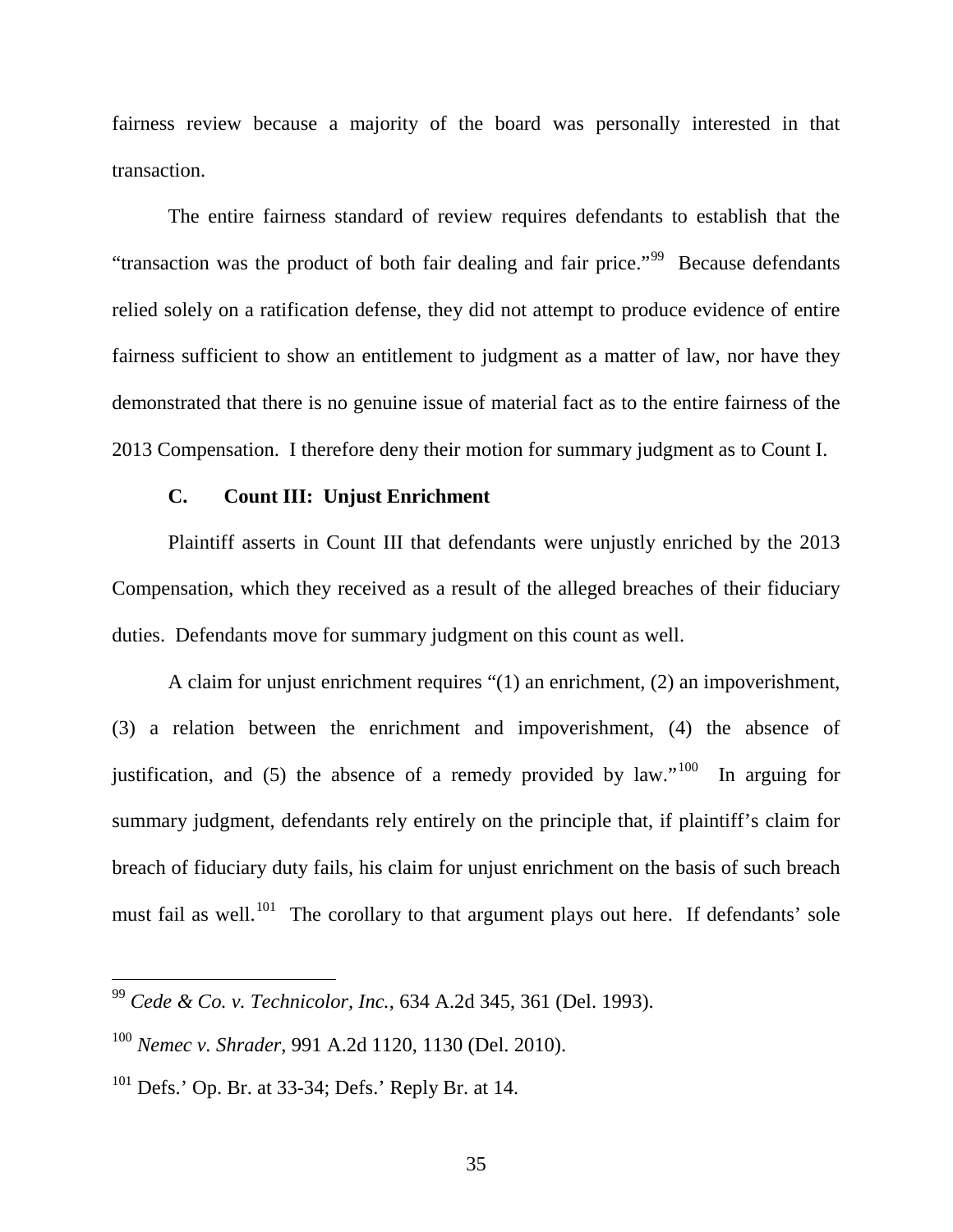basis for summary judgment on a duplicative unjust enrichment claim is the failure of the underlying claim for breach of fiduciary duty, then the survival of the fiduciary duty claim logically allows the claim for unjust enrichment to survive as well.<sup>[102](#page-36-0)</sup> For this reason, I deny defendants' motion for summary judgment as to the unjust enrichment claim.

### **D. Count II: Waste of Corporate Assets**

Plaintiff asserts in Count II that the 2013 Compensation constituted a waste of corporate assets.<sup>[103](#page-36-1)</sup> Defendants counter that the extreme test for waste is not satisfied here.<sup>[104](#page-36-2)</sup> I agree with defendants.

"[W]aste entails an exchange of corporate assets for consideration so disproportionately small as to lie beyond the range at which any reasonable person might be willing to trade."<sup>105</sup> Thus, to state a claim for waste, "a plaintiff must allege particularized facts that lead to a reasonable inference that the director defendants authorized an exchange that is so one sided that no business person of ordinary, sound

<span id="page-36-0"></span> $102$  The survival of one claim resulting in the survival of a duplicative claim often occurs at the motion to dismiss stage. *See, e.g.*, *Calma*, 114 A.3d at 592 (Del. Ch. 2015) (concluding that because fiduciary duty claim survived motion to dismiss, duplicative unjust enrichment claim could also survive); *McPadden v. Sidhu*, 964 A.2d 1262, 1276- 77 (Del. Ch. 2008) (declining to dismiss a duplicative unjust enrichment claim despite the fact that, if plaintiff later prevailed on both claims, he would then "have to elect his remedies"). Defendants have moved for summary judgment on the claim for unjust enrichment rather than to dismiss it. Nonetheless, I apply the same rationale here.

<span id="page-36-1"></span> $103$  Compl.  $\P$  30-33.

<span id="page-36-2"></span><sup>104</sup> Defs.' Op. Br. 34-36.

<span id="page-36-3"></span><sup>105</sup> *Lewis v. Vogelstein*, 699 A.2d at 336.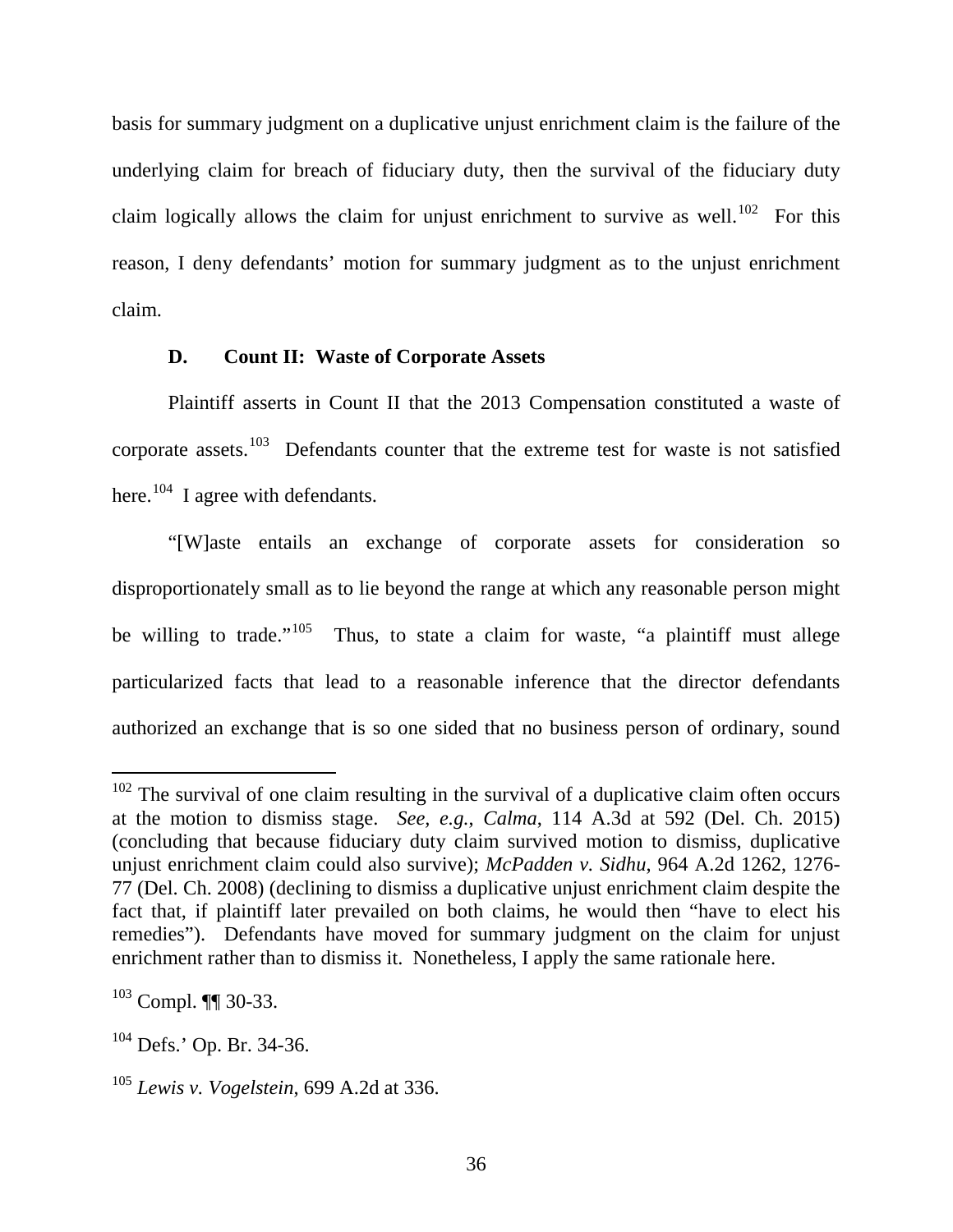judgment could conclude that the corporation has received adequate consideration."<sup>[106](#page-37-0)</sup> The test for waste is extreme and rarely satisfied.<sup>[107](#page-37-1)</sup> Consequently, even if a plaintiff successfully raises questions concerning the fairness of director compensation, he does not necessarily succeed in pleading "the rare type of facts from which it is reasonably conceivable" that the compensation awards constituted corporate waste.<sup>[108](#page-37-2)</sup>

In support of the waste claim, plaintiff argues that the average compensation for Facebook's non-employee directors is 43% higher than the average compensation for directors in a specified peer group of companies, despite Facebook's lower-than-average net income and revenue, and stock price movement that plaintiff views as insufficient to justify the compensation awarded.<sup>[109](#page-37-3)</sup> Such allegations are essentially complaints that some portion of defendants' 2013 Compensation was above and beyond what they deserved for their performance. As such, the allegations fall far short of demonstrating that such compensation constitutes a gift or gratuity for which the corporation received no consideration.<sup>[110](#page-37-4)</sup> Under this Court's precedents, allegations that compensation is

<span id="page-37-0"></span><sup>106</sup> *Seinfeld v. Slager*, 2012 WL 2501105, at \*3 (quoting *In re Citigroup Inc. S'holder Deriv. Litig.*, 964 A.2d 106, 136 (Del. Ch. 2009)) (internal quotation marks omitted).

<span id="page-37-1"></span><sup>107</sup> *Cambridge Ret. Sys.*, 2014 WL 2930869, at \*9.

<span id="page-37-2"></span><sup>108</sup> *Calma*, 114 A.3d at 591.

<span id="page-37-3"></span><sup>109</sup> Compl. ¶¶ 2, 17, 18.

<span id="page-37-4"></span><sup>110</sup> *Lewis v. Vogelstein*, 699 A.2d at 335-36.